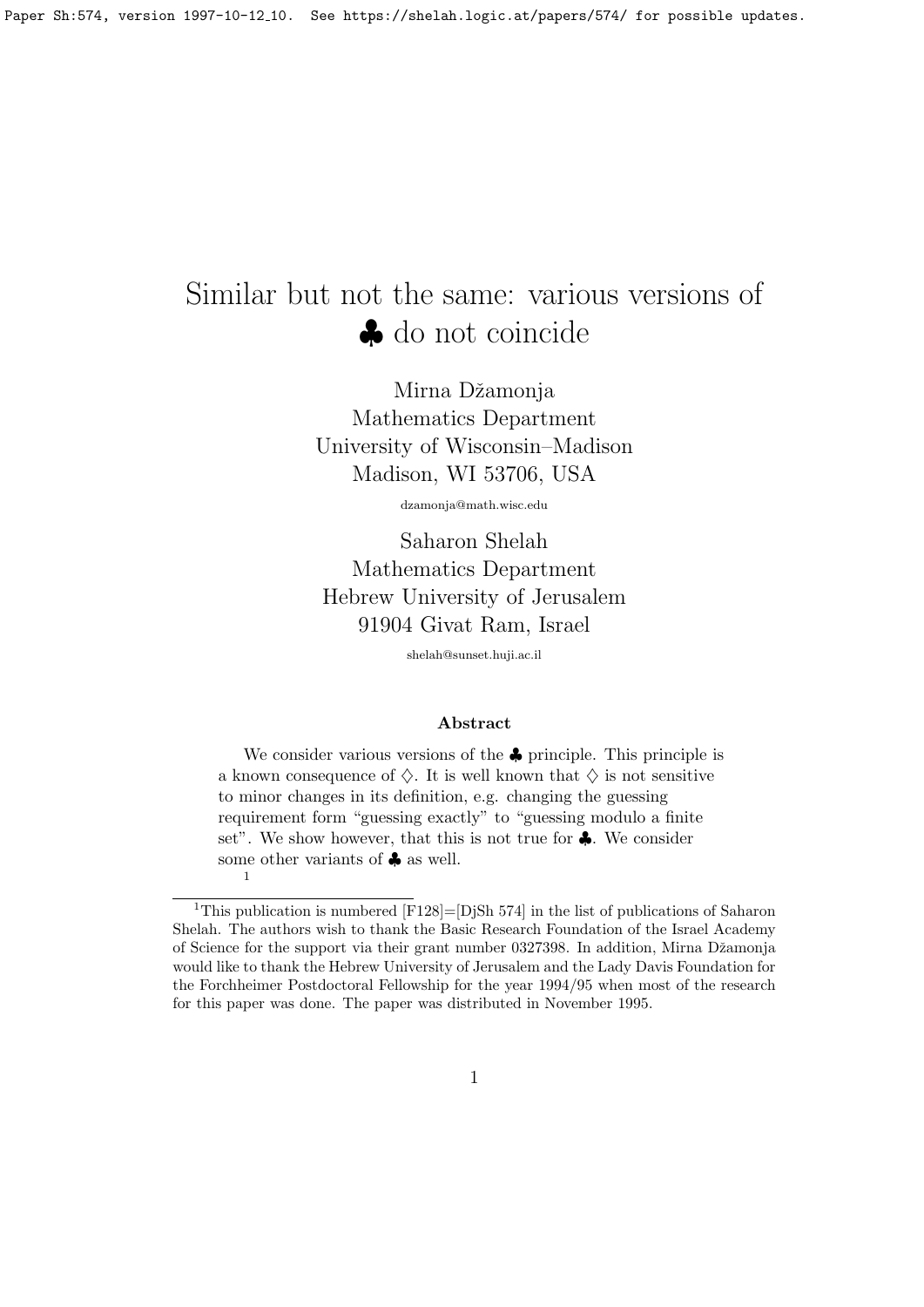### 1 Introduction

answer questions of S. Fuchino and M. Rajagopalan. The principle was introduced by A. Ostaszewski in [Ost]. It is easy to see that  $\clubsuit$  follows from  $\diamondsuit$ , and in fact it is true that  $\diamondsuit$  is equivalent to  $\clubsuit + CH$ , by an argument of K. Devlin presented in [Ost]. By ([Sh 98, §5])  $\diamondsuit$ and  $\clubsuit$  are not equivalent, that is, it is consistent to have  $\clubsuit$  without having CH. Subsequently J. Baumgartner, in an unpublished note, gave an alternative proof, via a forcing which does not collapse  $\aleph_1$  (unlike the forcing in  $[\text{Sh } 98]$ . P. Komjáth  $[\text{Kol}]$ , continuing the proof in  $[\text{Sh } 98, \S 5]$ proved it consistent to have MA for countable partial orderings  $+\neg CH$ , and ♣. Then S. Fuchino, S. Shelah and L. Soukup [FShS 544] proved the same, without collapsing  $\aleph_1$ .

In this paper we consider various natural variants of ♣ principle. We

The original R. Jensen's formulation of  $\Diamond$  ([Jen]) is about the existence of a sequence  $\langle A_\delta : \delta < \omega_1 \rangle$  such that every  $A_\delta$  is an unbounded subset of  $\delta$ , and for every  $A \in [\omega_1]^{\aleph_1}$ , we have  $A \cap \delta = A_\delta$  stationarily often. Many equivalent reformulations can be obtained by using coding techniques (see [Kun]). As a well known example, we mention K. Kunen's proof ([Kun]) that  $\diamondsuit$  is equivalent to  $\diamondsuit$ . Here  $\diamondsuit$  is the version of  $\diamondsuit$  which says that there is a sequence  $\langle \{A_n^{\delta} : n < \omega\} : \delta < \omega_1 \rangle$ , each  $A_\delta^n \subseteq \delta$ , and for every  $A \in [\omega_1]^{\aleph_1}$ , we stationarily often have that  $A \cap \delta = A_n^{\delta}$  for some n. We consider the question asking if  $\clubsuit$  has a similar invariance property. To be precise, we shall below formulate some versions of ♣, and ask if any two of them are equivalent. We are particularly interested in those versions of ♣ which have the property that the parallel version of  $\diamondsuit$  is equivalent to  $\diamondsuit$ . The main result of the paper is that almost all of the ♣-equivalences we considered, are consistently false.

Versions of ♣ which are weaker than the ones we consider, are already known to be weaker than  $\clubsuit$ . Namely, in his paper [Juh], I. Juhász considers the principle  $\clubsuit'$  claiming the existence of a sequence

 $\langle\langle A_n^{\delta}: n<\omega\rangle: \delta \text{ limit } <\omega_1\rangle \text{ where for any } \delta \text{ sets } \{A_n^{\delta}: n<\omega\} \text{ are }$ disjoint, and such that for every  $A \in [\omega_1]^{\aleph_1}$  there is  $\delta$  such that for all n we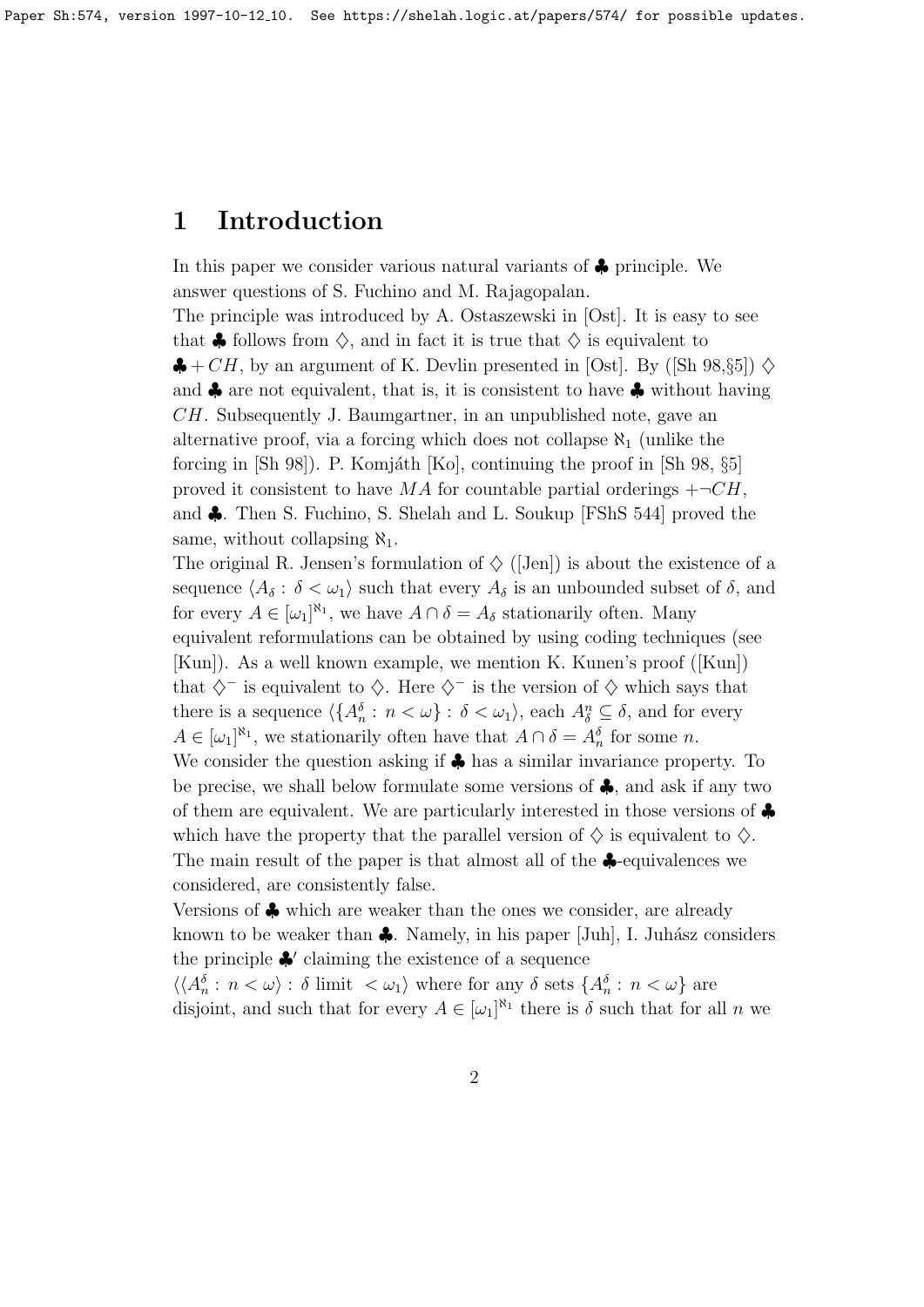have  $\sup(A_n^{\delta} \cap \omega_1) = \delta$ . I. Juhász shows that  $\clubsuit'$  is true in any extension by a Cohen real.

We heard of the question on the equivalence between ♣ and ♣• from F. Tall, who heard it from J. Baumgartner. J. Baumgartner credited the question to F. Galvin, who credited it to M. Rajagopalan. And indeed, M. Rajagopalan asked this question in [Raj], where he introduced ♣• (denoted there by  $\clubsuit_F$ ). In the same paper M. Rajagopalan also introduced  $\clubsuit^2$ (denoted there by  $\clubsuit^{\infty}$ ) and showed that  $CH + \clubsuit^2$  suffices for the Ostaszewski space. He also asked if  $\clubsuit^2$  was equivalent to  $\clubsuit$ . The answer is negative by Theorem 2.1 below.

Most of the other equivalence questions we consider here were first asked by S. Fuchino.

We now proceed to give the relevant definitions.

**Definition 1.1.** We define the meaning of the principle  $\clubsuit^l$  for l ranging in  $\{0, 1, 2, \bullet\}$  and  $\Upsilon$  a limit ordinal  $\lt \omega_1$ . (If  $\Upsilon = \omega$  then we omit it from the notation.)

Case 1.  $l = 0$ 

For some stationary set  $S \subseteq \omega_1 \cap LIM$ , there is a sequence  $\langle A_\delta : \delta \in S \rangle$ such that

- (a)  $A_{\delta}$  is an unbounded subset of  $\delta$ .
- (b)  $\text{otp}(A_{\delta}) = \Upsilon$ .

(c) For every unbounded  $A \subseteq \omega_1$ , there is a  $\delta$  such that  $A_{\delta} \subseteq A$ .

Case 2.  $l = 1$ 

For some stationary subset S of  $\omega_1 \cap LIM$ , there is a sequence  $\langle A_\delta : \delta \in S \rangle$ such that

(a)  $A_{\delta}$  is an unbounded subset of  $\delta$ .

(b)  $\text{otp}(A_{\delta}) = \Upsilon$ .

(c) For every unbounded  $A \subseteq \omega_1$ , there is a  $\delta$  such that  $|A_{\delta} \setminus A| < \aleph_0$ .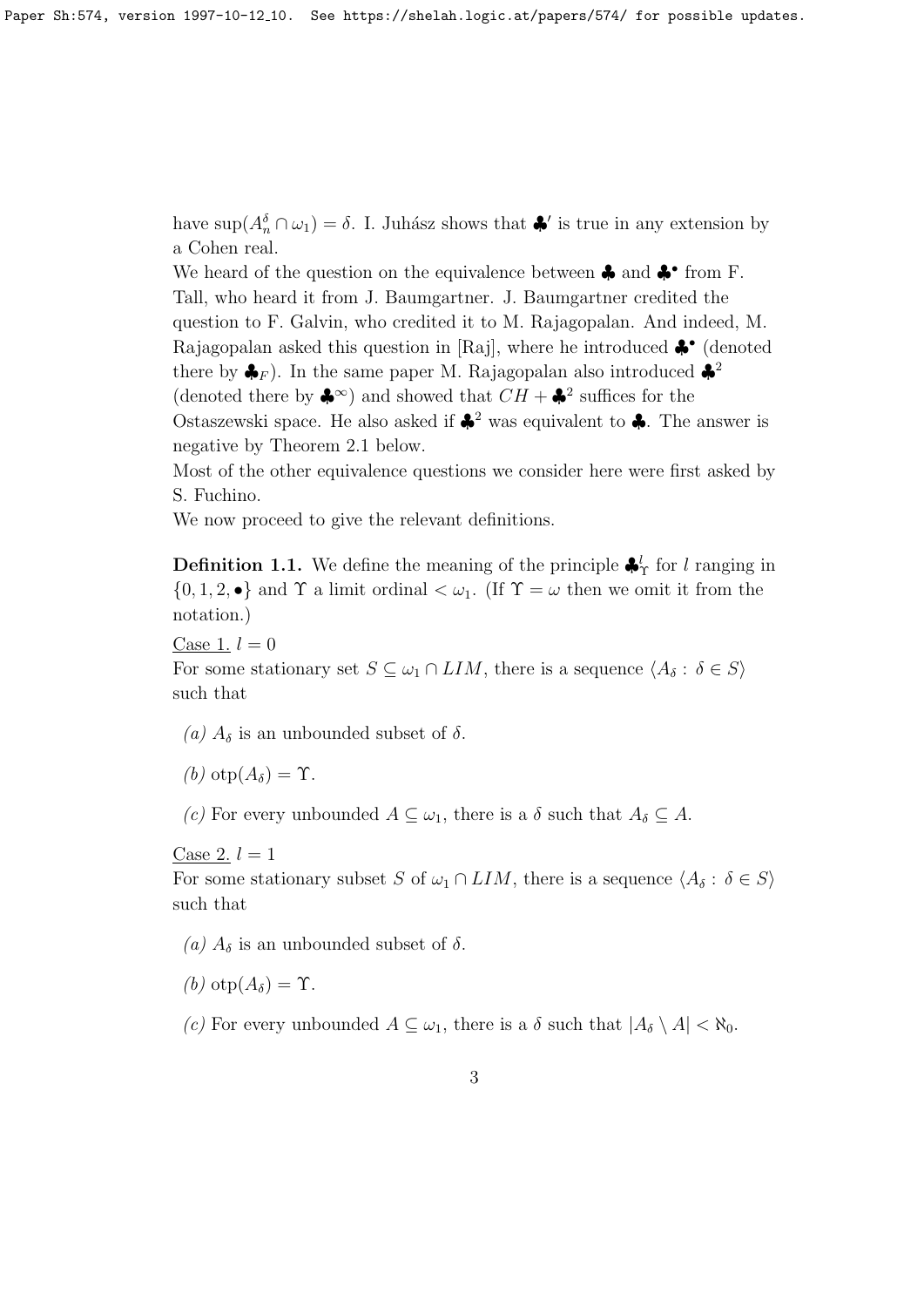Case 3.  $l = 2$ 

For some stationary  $S \subseteq \omega_1 \cap LIM$ , there is a sequence

$$
\langle \{A^n_\delta:\, n<\omega\}\, \colon \delta\in S\rangle
$$

such that

- (a) Each  $A_n^{\delta}$  is an unbounded subset of  $\delta$ .
- (b)  $otp(A_n^{\delta}) = \Upsilon$ .

(c) For every unbounded  $A \subseteq \omega_1$ , there is a  $\delta$  and an n such that  $A_n^{\delta} \subseteq A$ .

Case 4.  $l = \bullet$ .

For some stationary set  $S \subseteq \omega_1 \cap LIM$ , there is a sequence  $\langle \{A_m^{\delta} : m \leq m^*(\delta)\} : \delta \in S \rangle$  such that

- (a) Each  $A_m^{\delta}$  is an unbounded subset of  $\delta$ .
- (b)  $otp(A_m^{\delta}) = \Upsilon$ .
- (c) For every unbounded  $A \subseteq \omega_1$ , there is a  $\delta$  and an  $m \leq m^*(\delta)$  such that  $A_m^{\delta} \subseteq A$ .
- (d) For all relevant  $\delta$ , we have  $m^*(\delta) < \omega$ .

In the above, LIM stands for the class of limit ordinals.

Remark 1.2. (1) One could, of course, consider the previous definitions with  $\omega_1$  replaced by some other uncountable ordinal, in fact an uncountable regular cardinal. As our proofs only deal with  $\omega_1$ , we only formulate our definitions in the form given above.

Also, we could consider principles of the form  $\clubsuit'_{\Upsilon}(T)$  in which T is a stationary subset of  $\omega_1$  and parameter  $\delta$  in the above definitions is allowed to range only in T (i.e.  $S \cap T$ ).

(2) The definition that A. Ostaszewski [Ost] used for a  $\clubsuit$ -sequence  $\langle A_\delta : \delta \in S \rangle$  requires that for each  $A \in [\omega_1]^{\aleph_1}$  there is a stationary set of  $\delta$ such that  $A_{\delta} \subseteq A$ . It is well known that this is equivalent to our definition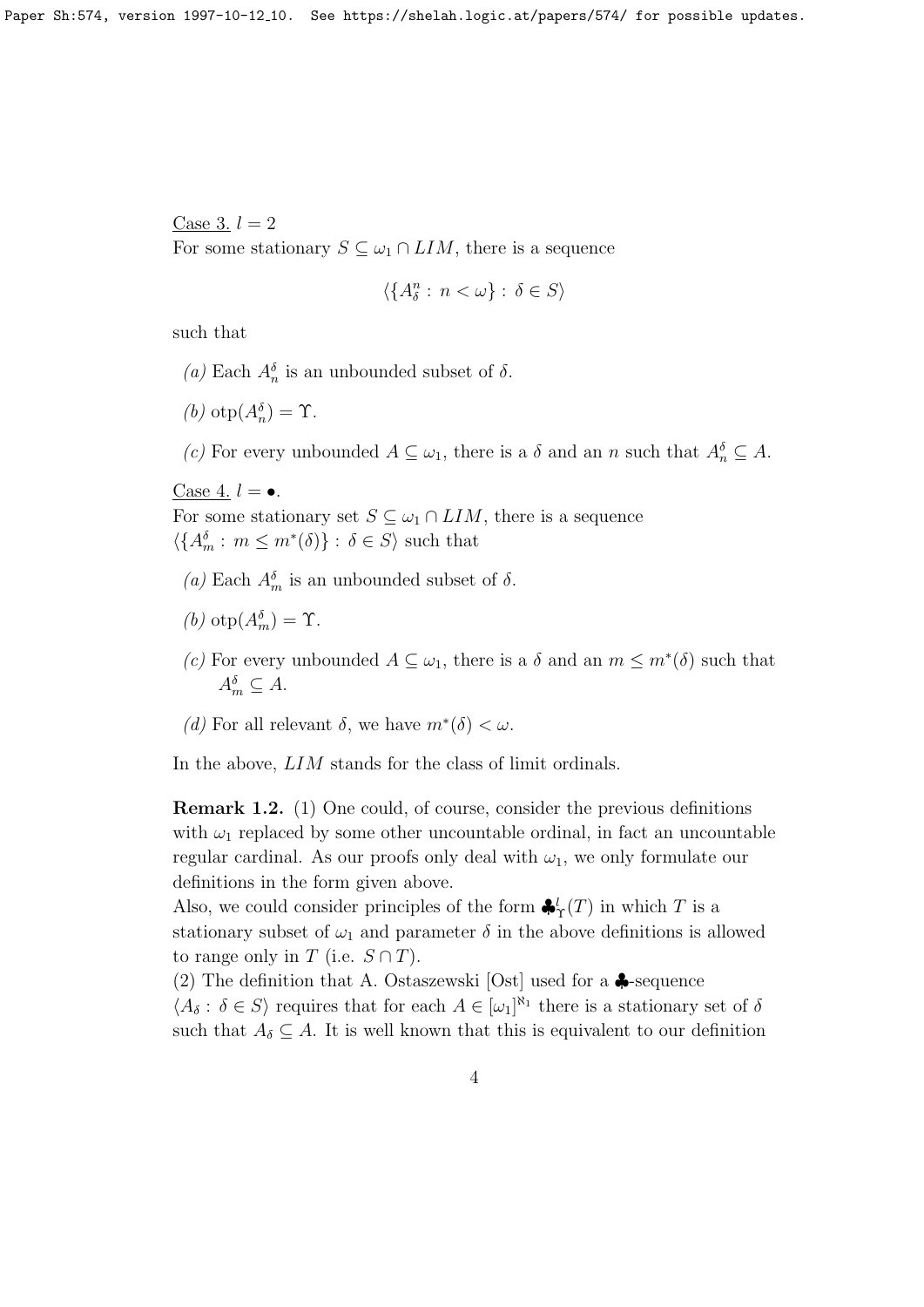of  $\clubsuit^0$ . Hence  $\clubsuit^0$  is the usual  $\clubsuit$  principle of Ostaszewski, and we shall often omit the superscript 0 when discussing this principle, and freely use the equivalence between the definitions.

It is obvious that  $\clubsuit^0_\Upsilon \Longrightarrow \clubsuit^1_\Upsilon \Longrightarrow \clubsuit^2_\Upsilon$ , and that  $\clubsuit^0_\Upsilon \Longrightarrow \clubsuit^{\bullet}_\Upsilon \Longrightarrow \clubsuit^2_\Upsilon$ . The result of the first sections §2 and §3 of the paper is that, except for the following simple theorem, the above are the only implications that can be drawn.

**Theorem 1.3.** (1) Suppose that  $\Upsilon_1, \Upsilon_2 < \omega_1$  are limit ordinals and that  $\clubsuit_{\Upsilon_1}$  and  $\clubsuit_{\Upsilon_2}$  both hold.

Then  $\clubsuit_{\Upsilon_1 \cdot \Upsilon_2}$  holds.

 $(2)$   $\clubsuit_{\Upsilon_1 \cdot \Upsilon_2} \Longrightarrow \clubsuit_{\Upsilon_1}$  for  $\Upsilon_1$  limit  $\lt \omega_1$  and  $\Upsilon_2 \lt \omega_1$ . Similarly for the other versions of ♣ considered.

**Proof.**(1) Let  $\langle A_{\delta}^l : \delta \in S_l \rangle$  for  $l = 1, 2$  exemplify  $\clubsuit_{\Upsilon_l}$ . For  $\delta \in \lim(S_1) \cap S_2$ we let

$$
B_{\delta}\stackrel{\mathrm{def}}{=}\bigcup_{\alpha\in A_{\delta}^2}A_{\alpha}^1.
$$

Hence  $B_{\delta}$  is an unbounded subset of  $\delta$ .

Suppose that  $A \in [\omega_1]^{\aleph_1}$ . For each  $\alpha < \omega_1$ , the set  $A \setminus \alpha$  is an unbounded subset of  $\omega_1$ , hence contains stationarily many  $A_{\delta}^1$  as subsets. So we can find an unbounded subset  $T_1 = T_1[A]$  of  $S_1$  such that

$$
\alpha \in T_1 \Longrightarrow A^1_\alpha \subseteq A \setminus \sup(T_1 \cap \alpha).
$$

Now we can find a  $\delta \in \lim(S_1) \cap S_2$  such that  $A_{\delta}^2 \subseteq T_1$ . Hence  $B_{\delta} \subseteq A$  and  $B_{\delta}$  is unbounded in  $\delta$ . Moreover,  $otp(B_{\delta}) = \Upsilon_1 \cdot \Upsilon_2$ .

We have shown that  $\langle B_\delta : \delta \in \text{lim}(S_1) \cap S_2 \& \text{otp}(B_\delta) = \Upsilon_1 \cdot \Upsilon_2 \rangle$  witnesses that  $\clubsuit_{\Upsilon_1,\Upsilon_2}$  holds (note that the fact that the set of relevant  $\delta$  is stationary follows from the previous paragraph).

 $(2)$  Easy.  $\star_{1.3}$ 

The questions considered in the paper are answered using the same basic technique, with some changes in the definition of the particular forcing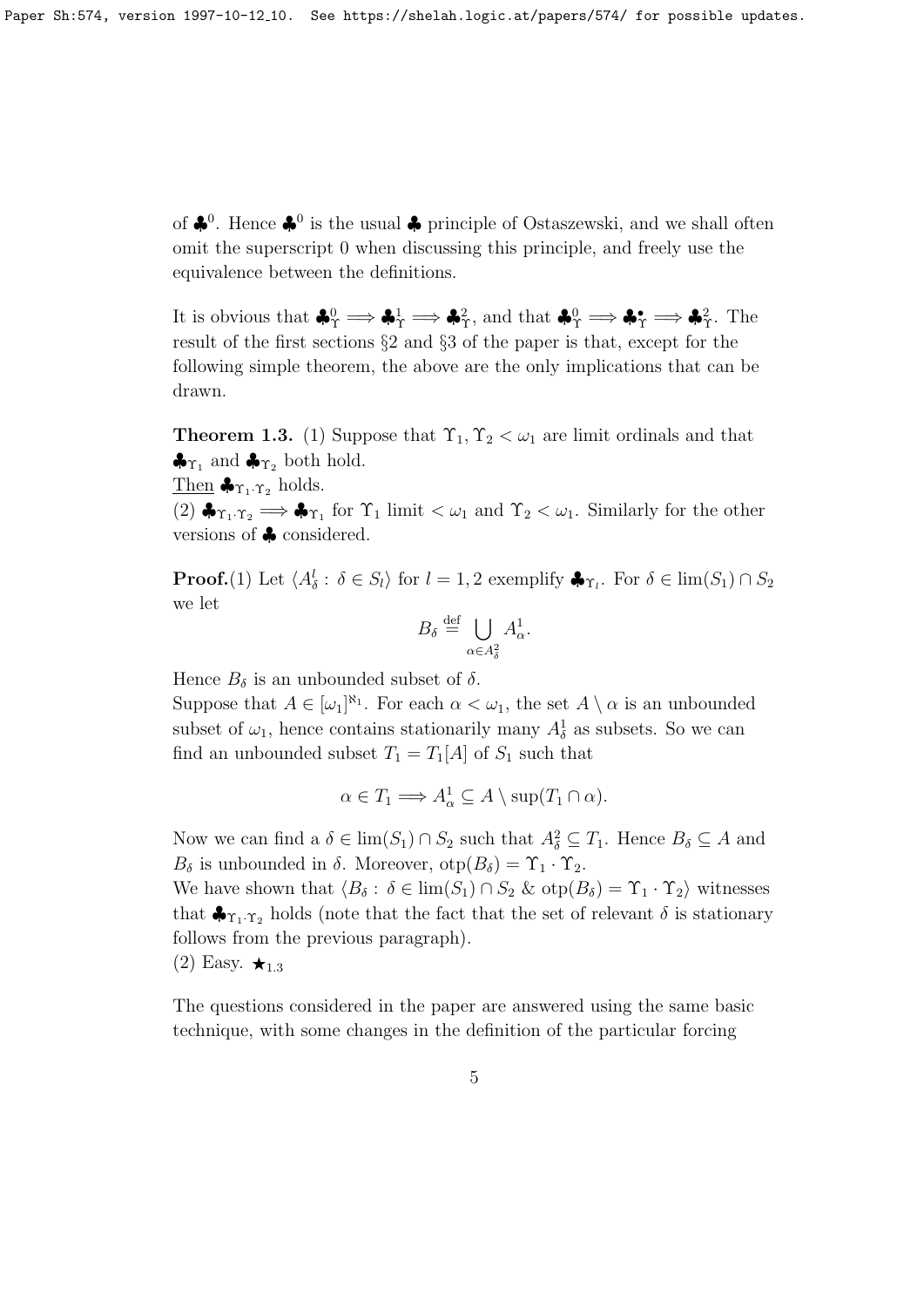used. A detailed explanation of the technique and the way it is used to prove that  $\clubsuit^1$  does not imply  $\clubsuit^0$ , is given in §2. The changes needed to obtain the other two theorems are presented at the end of §2 and in §3.

## 2 Consistency of  $\clubsuit^1$  and  $\neg \clubsuit^0$

Theorem 2.1.  $CON(\clubsuit^1 + \neg \clubsuit)$ .

**Proof.** Throughout the proof,  $\chi$  is a fixed large enough regular cardinal. We start with a model  $V$  of  $ZFC$  such that

$$
V \models \diamondsuit(\omega_1) + 2^{\aleph_1} = \aleph_2,
$$

and use an iteration  $\overline{Q} = \langle P_{\alpha}, Q_{\beta} : \alpha \leq \omega_2 \& \beta < \omega_2 \rangle$ . The iteration is defined in the following definition.

**Definition 2.2.** (1) By a candidate for a  $\clubsuit$ , we mean a sequence of the form  $\langle A_\delta : \delta < \omega_1 \text{ limit } \rangle$ , such that  $A_\delta$  is an unbounded subset of  $\delta$ , with  $otp(A_{\delta}) = \omega.$ 

(2) In  $V$ , we fix a continuously increasing sequence of countable elementary submodels of  $(\mathcal{H}(\chi), \in, \leq^*_{\chi})$ , call it  $\bar{\bar{N}} = \langle N_i^0 : i < \omega_1 \rangle$ , such that  $\mathcal{H}(\aleph_1) \subseteq \bigcup_{i \leq \omega_1} N_i^0$  (this is possible by  $CH$ ), and  $\langle N_j^0 : j \leq i \rangle \in N_i^0$  for  $i < \omega_1$ .

(3) During the iteration, we do a bookkeeping which hands us candidates for ♣.

(4) Suppose that  $\beta < \omega_2$ , and let us define  $Q_{\beta}$ , while working in  $V^{P_{\beta}}$ .

1. Suppose that  $CH$  holds in  $V^{P_\beta}$  and the bookkeeping gives us a sequence  $\bar{A}^{\beta} = \langle A^{\beta}_{\delta} \rangle$  $\delta$  :  $\delta < \omega_1$  a limit ordinal  $\rangle$  which is a candidate for • For some club  $E_\beta$  of  $\omega_1$  we choose a continuously increasing sequence  $\bar{N}^{\beta} = \langle N^{\beta}_i \rangle$  $i_i^{\beta}: i \in E_\beta$  of countable elementary submodels of  $(\mathcal{H}(\chi), \in, \leq^*_{\chi})$ , such that we have  $\mathcal{H}(\aleph_1) \subseteq \bigcup_{i \in E_{\beta}} N_i^{\beta}$  $i^{\beta}$ , and such that for every  $i \in E_\beta$  we have  $N_i^{\beta} \cap V = N_i^0$ , while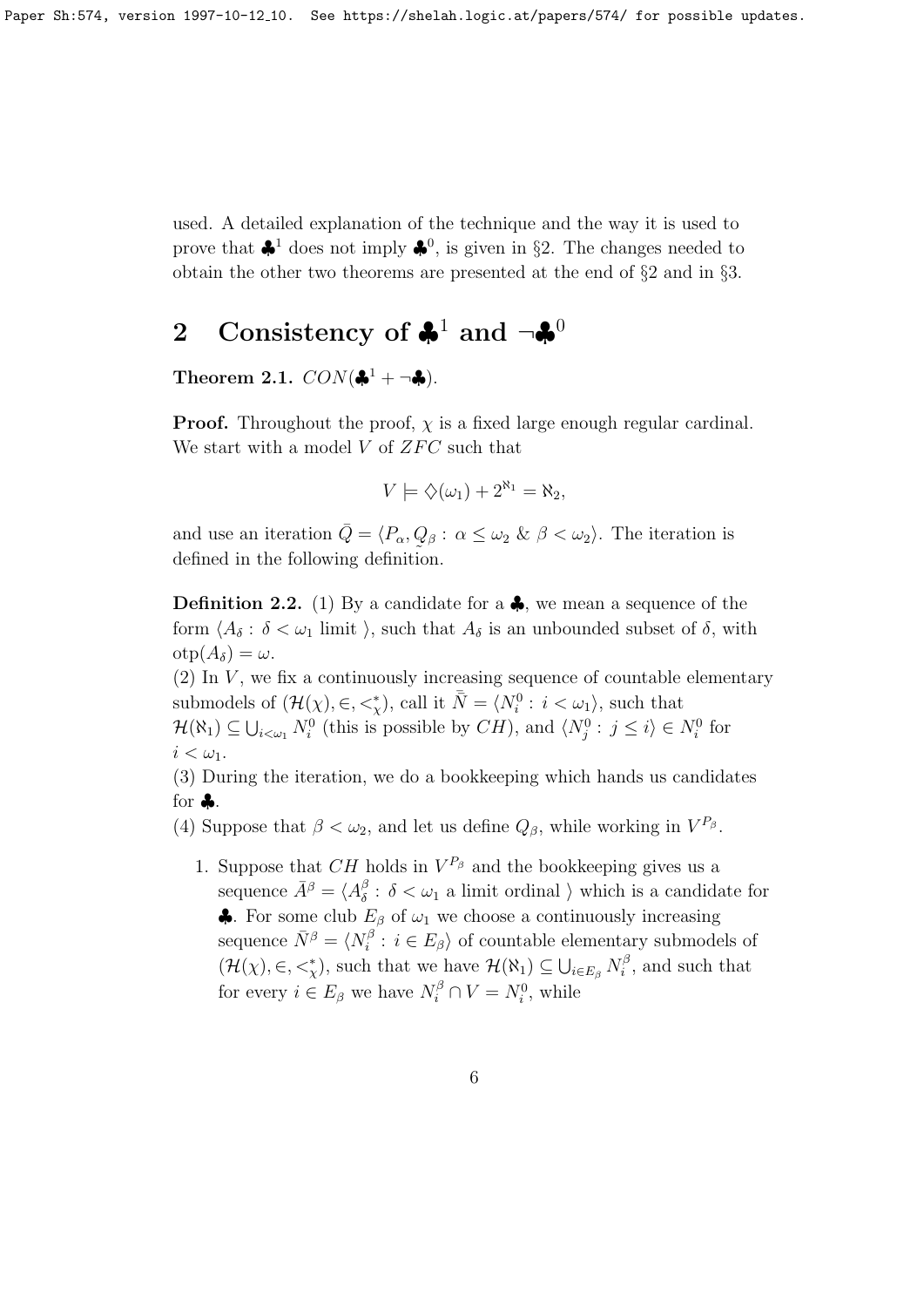$$
\langle N_j^{\beta} : j \le i \rangle \in N_{\min(E_{\beta} \setminus (i+1))}^{\beta}.
$$
 Furthermore,  $\bar{A}^{\beta} \in N_{\min(E_{\beta})}^{\beta}.$  Then  
 $Q_{\beta} = Q_{\beta_{\bar{A},\bar{N}}\beta}$  is defined by

$$
Q_{\beta} \stackrel{\text{def}}{=} \{f : (i) f \text{ is a partial function from } \omega_1 \text{ to } \{0, 1\}
$$
  
\n
$$
(ii) \operatorname{otp}(Dom(f)) < \omega^{\omega}
$$
  
\n
$$
(iii) f \upharpoonright (N_i^{\beta} \cap \omega_1) \in N_{\min(E_{\beta} \setminus (i+1))}^{\beta}, \text{ for } i \in E_{\beta}
$$
  
\n
$$
(iv) f^{-1}(\{1\}) \cap A_{\delta}^{\beta} = \emptyset \Longrightarrow |Dom(f) \cap A_{\delta}^{\beta}| < \aleph_0
$$
  
\n
$$
(v) f \in V\}
$$

2. If  $\neg CH$ , then  $Q_\beta = \emptyset$ . (Of course, our situation will be such that this case never occurs.)

In  $Q_{\alpha}$ , the order is given by

$$
f \leq g \iff g
$$
 extends f as a function.

- (5) For  $\alpha \leq \omega_2$ , we define inductively
	- $P_{\alpha} \stackrel{\text{def}}{=} \{p : \text{Dom}(p) \in [\alpha]^{\leq \aleph_0} \& (\forall \beta \in \text{Dom}(p))\}$  $(p(\beta))$  is a canonical hereditarily countable over Ord  $P_{\beta}$ -name of a member of  $Q_{\beta}$ , and  $p \restriction \beta \Vdash_{P_\beta} \text{``} p(\beta) \in Q_\beta$  $\tilde{\phantom{a}}$  $\beta$ ")}.

The order in  $P_\alpha$  is given by

$$
p \le q \iff (I) \text{ Dom}(p) \subseteq \text{Dom}(q),
$$
  
(II) For all  $\beta \le \alpha$ , we have  $q \upharpoonright \beta \Vdash \text{``}p(\beta) \le q(\beta)\text{''},$   
(III)  $\{\gamma \in \text{Dom}(p) : p(\gamma) \ne q(\gamma)\}$  is finite.

**Definition 2.3.** Suppose  $\alpha \leq \omega_2$ , and  $p \leq q \in P_\alpha$ . Then

(1) We say that q purely extends p, if  $q \restriction \text{Dom}(p) = p$ . We write  $p \leq_{pr} q$ . (2) We say that q apurely extends p, if  $Dom(p) = Dom(q)$ . We write  $p \leq_{\rm apr} q$ .

(3) The meaning of  $p \geq_{pr} q$  and  $p \geq_{apr} q$  is defined in the obvious way.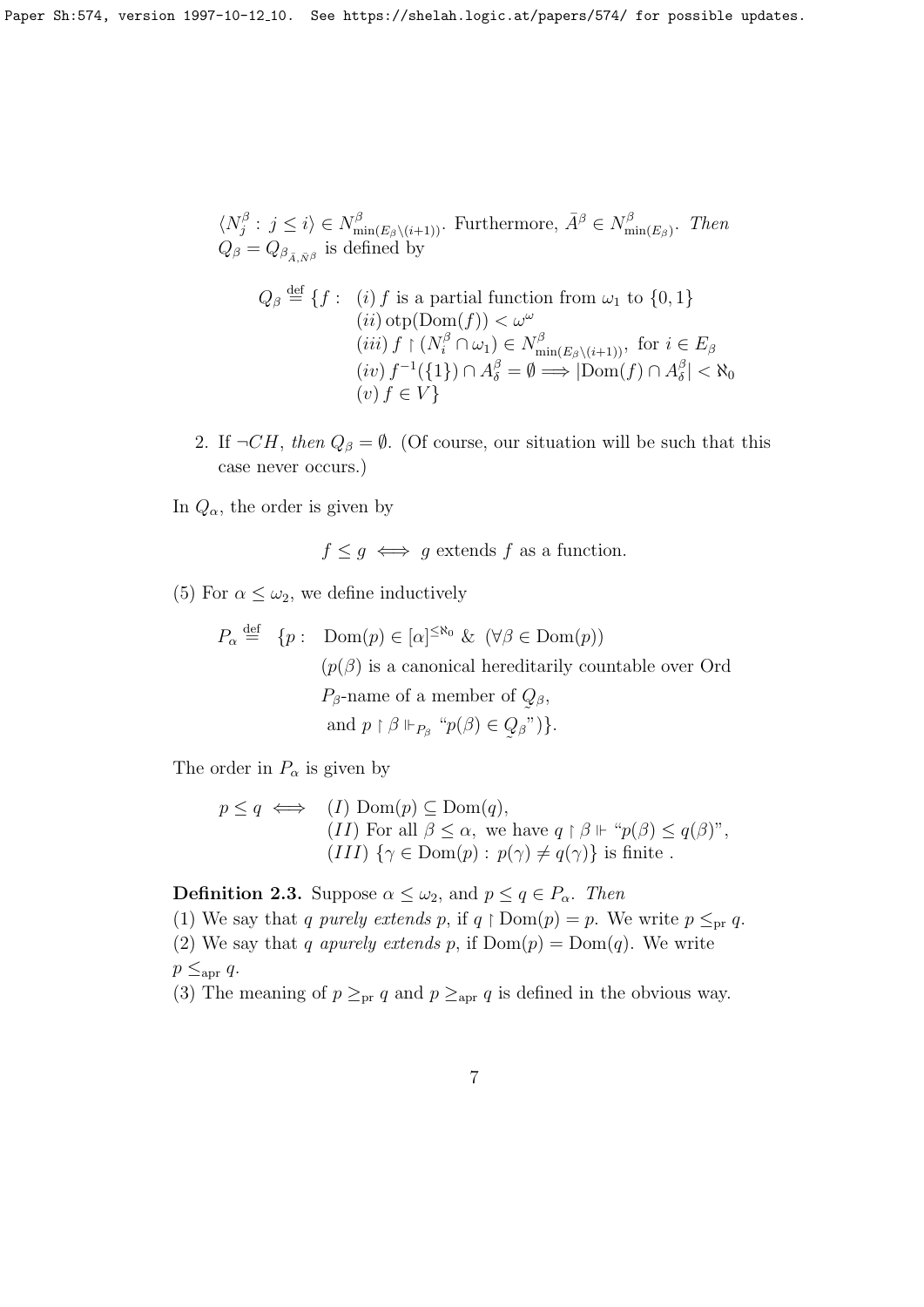**Definition 2.4.** Suppose that  $\gamma < \omega_1$ . A forcing notion P is said to be purely  $\gamma$ -proper if:

For every  $p \in P$  and a continuously increasing sequence  $\langle N_i : i \leq \gamma \rangle$  of countable elementary submodels of  $(\mathcal{H}(\chi), \in, \leq^*_{\chi})$  with  $p, P \in N_0$ ,  $\langle N_j : j \leq i \rangle \in N_{i+1}$ , there is a  $q \geq_{pr} p$  which is  $(N_i, P)$ -generic for all  $i \leq \gamma$ .

**Fact 2.5.** A ccc forcing notion is purely  $\gamma$ -proper for every  $\gamma < \omega_1$ .

**Proof of the Fact.** This is because every condition in a ccc forcing is generic, see [Sh -f III, 2.6 and  $2.9$ .] $\star_{2.5}$ 

General facts about the iterations like the one we are using.

Fact 2.6. Iterations with the support we are using, have the following general properties:

(1)  $\alpha \leq \beta \Longrightarrow P_{\alpha} \subseteq P_{\beta}$  as ordered sets.

(2)  $(\alpha \leq \beta \& q \in P_{\beta}) \Longrightarrow (q \upharpoonright \alpha \in P_{\alpha} \& q \upharpoonright \alpha \leq q).$ 

(3)  $(\alpha \leq \beta \& p \in P_{\beta} \& p \restriction \alpha \leq q \in P_{\alpha}) \Longrightarrow q \cup (p \restriction (\alpha, \beta)) \in P_{\beta}$  is the least upper bound of  $p$  and  $q$ .

(4) If  $\alpha < \beta$ , then  $P_{\alpha} < P_{\beta}$ . Hence,  $G_{P_{\alpha+1}}/G_{P_{\alpha}}$  gives rise to a directed subset of  $Q_{\alpha}$  over  $V[G_{P_{\alpha}}]$ .

(5) If  $\langle p_i : i < i^* < \omega_1 \rangle$  is a  $\leq_{\text{pr}}$ -increasing sequence in  $P_{\alpha^*}$  for some  $\alpha^* \leq \omega_2$ , then  $p \stackrel{\text{def}}{=} \bigcup_{i \leq i^*} p_i$  is a condition in  $P_{\alpha^*}$  and for every  $i \leq i^*$  we have  $p_i \leq_{\text{pr}} p$ . (6) Pure properness is preserved by the iteration. Moreover, for any  $\gamma < \omega_1$ , pure  $\gamma$ -properness is preserved by the iteration.

**Proof of the Fact.**  $(1)-(5)$  Just checking.

(6) The statement follows from some more general facts proved in [Sh -f, XIV]. A direct proof can be given along the lines of the proof that countable support iterations preserve properness, [Sh -f, III 3.2].  $\star_{2.6}$ 

Back to our specific iteration.

**Claim 2.7.** Suppose  $\alpha^* < \omega_2$ . In  $V^{P_{\alpha^*}}$ , the forcing  $Q_{\alpha^*}$  has the ccc. Moreover, it has the property of Knaster.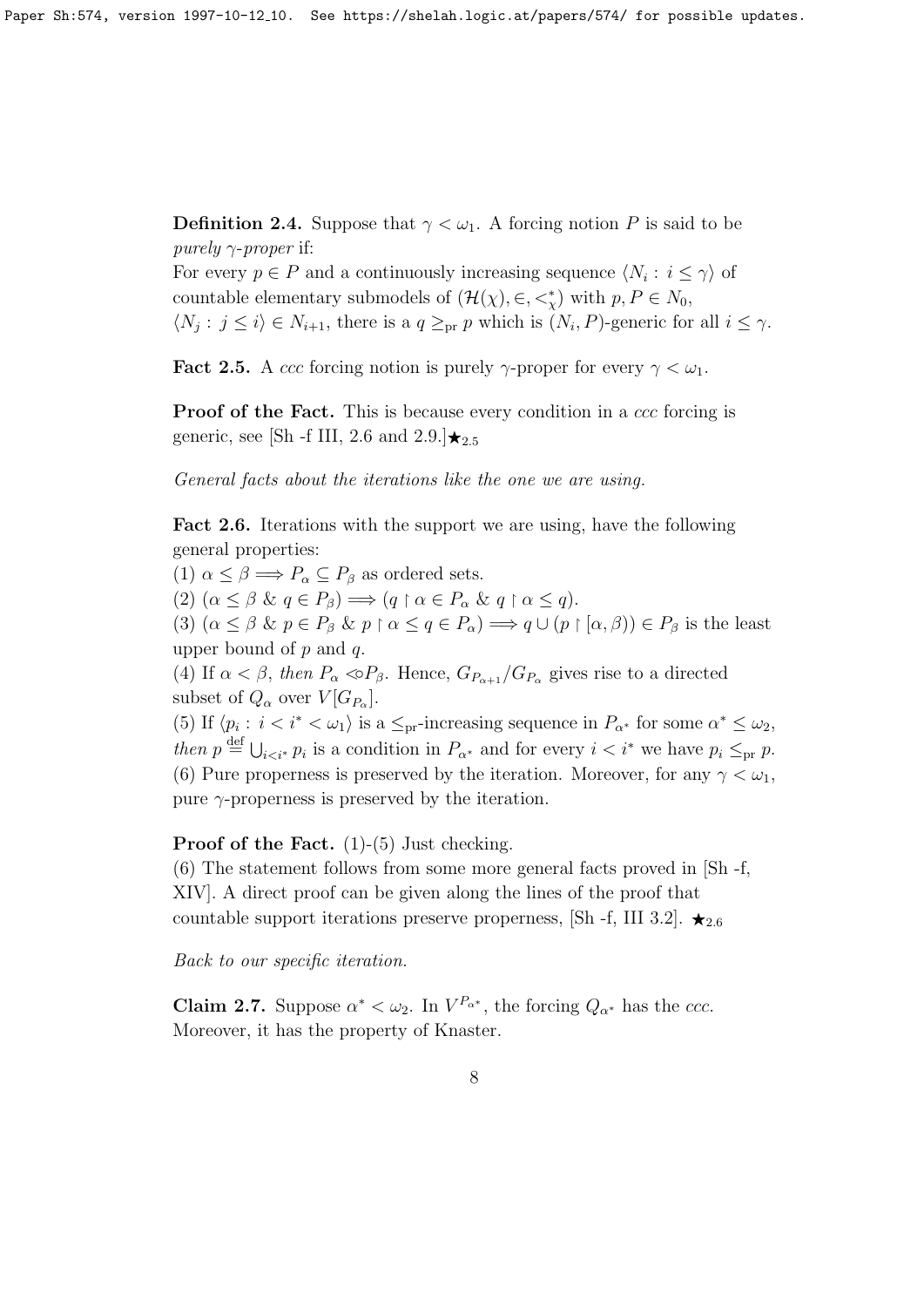**Proof of the Claim.** We fix such an  $\alpha^*$  and work in  $V^{P_{\alpha^*}}$ . We assume  $CH$ , as otherwise we have defined  $Q_{\alpha^*}$  as an empty set.

Hence sequences  $\bar{N}^{\alpha^*} \stackrel{\text{def}}{=} \langle N_i^{\alpha^*} \rangle$  $\zeta_i^{\alpha^*}: i \in E_{\alpha^*} \rangle$  and  $\langle A_{\delta}^{\alpha^*} \rangle$  $\delta^*$  :  $\delta < \omega_1$  limit) are given. Let

$$
E \stackrel{\text{def}}{=} \{ \delta \in E_{\alpha^*} : N_{\delta}^{\alpha^*} \cap \omega_1 = \delta \},
$$

so E is a club of  $\omega_1$ . Suppose that  $q_\alpha \in Q_{\alpha^*}$  for  $\alpha < \omega_1$  are given. Let

 $A \stackrel{\text{def}}{=} \{ \delta \in E : \text{ for some } \alpha \in E \setminus \delta \text{ we have } \delta > \sup(\delta \cap \text{Dom}(q_{\alpha})) \}.$ 

A contains a final segment of  $\operatorname{acc}(E)$ , as otherwise we can find an increasing sequence  $\langle \delta_i : i < \omega^\omega \rangle$  from  $\mathrm{acc}(E) \setminus A$ . Choose  $\alpha \geq \sup{\{\delta_i : i < \omega^\omega\}}$  with  $\alpha \in E$ . Hence for all  $i < \omega^{\omega}$  we have that  $\delta_i = \sup[{\rm Dom}(q_{\alpha}) \cap \delta_i],$  which is in contradiction with  $otp(Dom(q_{\alpha})) < \omega^{\omega}$ . Let C be a club such that  $A \supseteq C$ . For  $\delta \in C$ , we fix an ordinal  $\alpha_{\delta}$ witnessing that  $\delta \in A$ . So  $\alpha_{\delta} \in E \setminus \delta$  and  $\delta > \sup(\delta \cap \text{Dom}(q_{\alpha_{\delta}})).$ For  $\delta \in C$ , let  $g(\delta)$  be defined as the minimal ordinal  $\in E$  such that  $q_{\alpha_{\delta}} \in N_{q(\delta)}^{\alpha_{*}}$  $\sigma_{g(\delta)}^{\alpha_*}$  (note that g is well defined). Hence, the set of  $\delta \in C$  which are closed under g, is a club of  $\omega_1$ . Call this club  $C_1$ .

Note that there is a stationary  $S \subseteq C_1$  such that for some  $\xi^*$  we have

 $\delta \in S \Longrightarrow \text{sup}(\delta \cap \text{Dom}(q_{\alpha_{\delta}})) = \xi^*$ .

Now notice that for  $\delta_1 < \delta_2 \in C_1$ , we have  $Dom(q_{\alpha_{\delta_1}}) \subseteq N_{\alpha_{\delta_2}}^{\alpha^*}$  $\alpha_{\delta_2}^* \cap \omega_1 = \alpha_{\delta_2}$ . So, if  $\delta_1 < \delta_2 \in S$ , we have

$$
\text{Dom}(q_{\alpha_{\delta_1}}) \cap \text{Dom}(q_{\alpha_{\delta_2}}) \subseteq \alpha_{\delta_2} \cap \text{Dom}(q_{\alpha_{\delta_2}}) \subseteq \xi^*.
$$

Now let  $\delta^* \triangleq \min(S)$ , so  $\delta^* > \xi^*$ . By *(iii)* in the definition of  $Q_{\alpha^*, \bar{N}^{\alpha^*}}$ , for every  $\delta \in S$  we have

$$
q_{\alpha_{\delta}} \restriction (\mathrm{Dom}(q_{\alpha_{\delta}}) \cap \xi^*) = (q_{\alpha_{\delta}} \restriction (\mathrm{Dom}(q_{\alpha_{\delta}}) \cap \delta^*)) \restriction \xi^* \in N^{\alpha^*}_{\min(E_{\alpha^*} \setminus (\delta^* + 1))}.
$$

So, there are only countably many possibilities, hence we can find an uncountable set of  $\alpha_{\delta}$  such that  $q_{\alpha_{\delta}}$  are pairwise compatible.  $\star_{2.7}$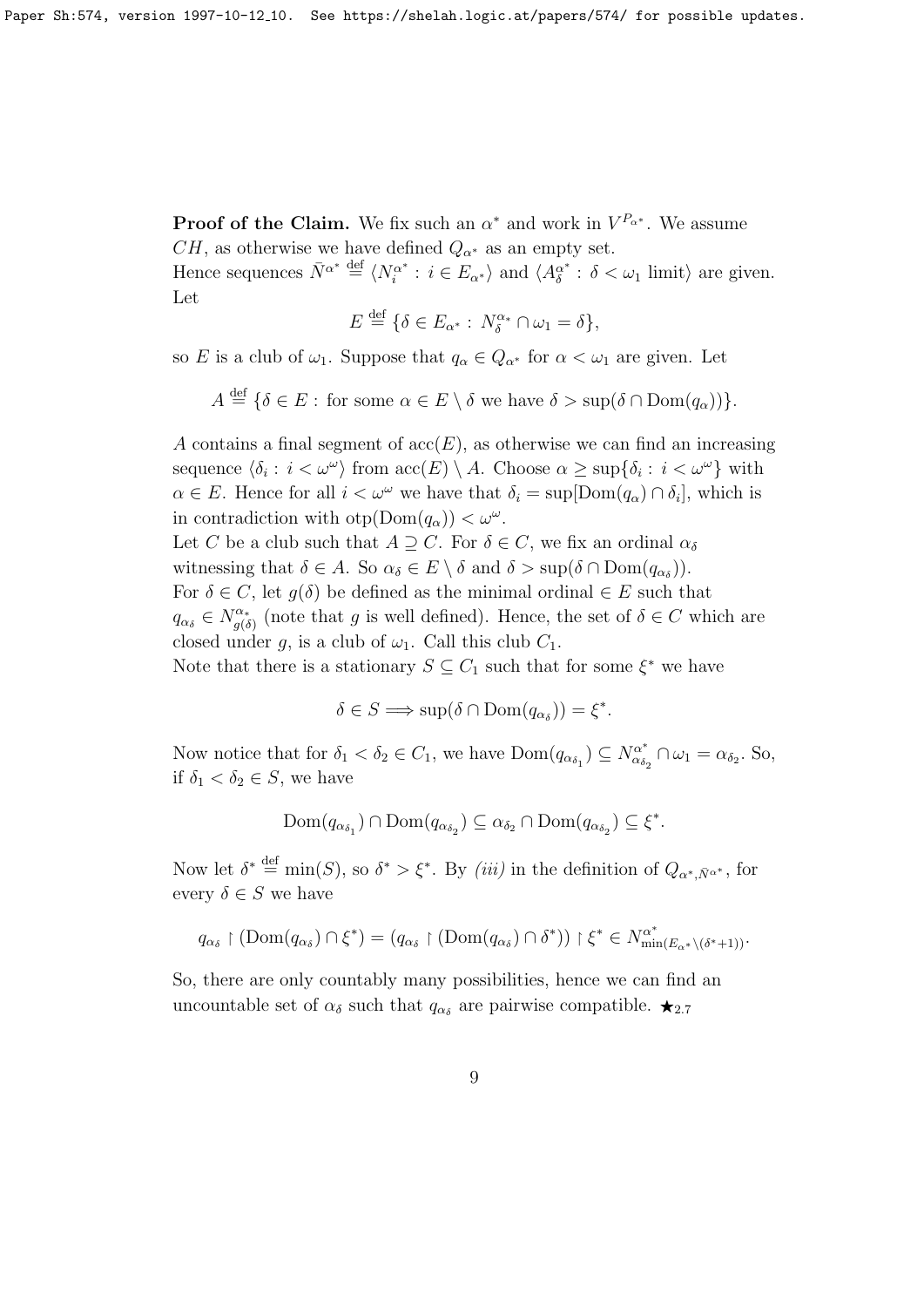Remark 2.8. ccc orders like the one above were considered by Abraham, Rubin and Shelah in [ARSh 153].

**Conclusion 2.9.** For all  $\alpha \leq \omega_2$ , the forcing  $P_\alpha$  is purely  $\gamma$ -proper for all  $\gamma < \omega_1$ .

[Why? By Fact 2.5, Fact 2.6(6) and Claim 2.7.]

**Claim 2.10.** The following hold for every  $\alpha^* \leq \omega_2$ : (1) In  $P_{\alpha^*}$ , if  $p \leq r$ , then for some unique q we have

 $p \leq_{\text{pr}} q \leq_{\text{apr}} r \& (\alpha \in \text{Dom}(q) \& q(\alpha) \neq r(\alpha) \Longrightarrow \alpha \in \text{Dom}(p)).$ 

(2) The following is impossible in  $P_{\alpha^*}$ :

There is a sequence  $\langle q_i : i < \omega_1 \rangle$  which is  $\leq_{\text{pr}}$ -increasing, but for which there is an antichain  $\langle r_i : i < \omega_1 \rangle$  such that  $q_i \leq_{\text{apr}} r_i$ .

(3) If  $p \in P_{\alpha^*}$  and  $\tau$  is a  $P_{\alpha^{*}}$ -name of an ordinal, then there is  $q \in P_{\alpha^*}$  with  $p \leq_{\text{pr}} q$ , and a countable antichain  $\underline{I} \subseteq \{r : q \leq_{\text{apr}} r\}$  predense above q, such that each  $r \in I$  forces a value to  $\tau$ .

(4) If  $\alpha^* < \omega_2$ , then  $\Vdash_{P_{\alpha^*}} "\vert Q_{\alpha^*}\vert = \aleph_1"$ .

(5) If  $\alpha^* < \omega_2$ , then  $V^{P_{\alpha^*}} \models \widetilde{C}H$ .

(6)  $Q_{\alpha^*}$  is closed under finite unions of functions which agree on their common domain.

(7) 
$$
V^{P_{\alpha^*}} \models 2^{\aleph_1} = \aleph_2.
$$

(8)  $P_{\alpha^*}$  satisfies  $\aleph_2$ -cc.

**Proof of the Claim.** (1) Define q by  $q \stackrel{\text{def}}{=} p \cup (r \restriction (\text{Dom}(r) \setminus \text{Dom}(p)).$ (2) We prove this by induction on  $\alpha^*$ . The case  $\alpha^* = 0$  is vacuous, and if  $\alpha^*$ is a successor ordinal, the statement easily follows from the fact that each  $Q_{\alpha}$  has the property of Knaster.

Suppose that  $\alpha^*$  is a limit ordinal and  $\langle q_i : i < \omega_1 \rangle$ ,  $\langle r_i : i < \omega_1 \rangle$  exemplify a contradiction to (2). For  $i < \omega_1$  let  $w_i \stackrel{\text{def}}{=} {\alpha \in \text{Dom}(q_i) : r_i(\alpha) \neq q_i(\alpha)}$ , hence  $w_i$  is a finite set. Without loss of generality, we can assume that sets  $w_i$  ( $i < \omega_1$ ) form a  $\Delta$ -system with root  $w^*$ . Let  $\beta^* \stackrel{\text{def}}{=} \text{Max}(w^*) + 1$ , so  $\beta^* < \alpha^*$ .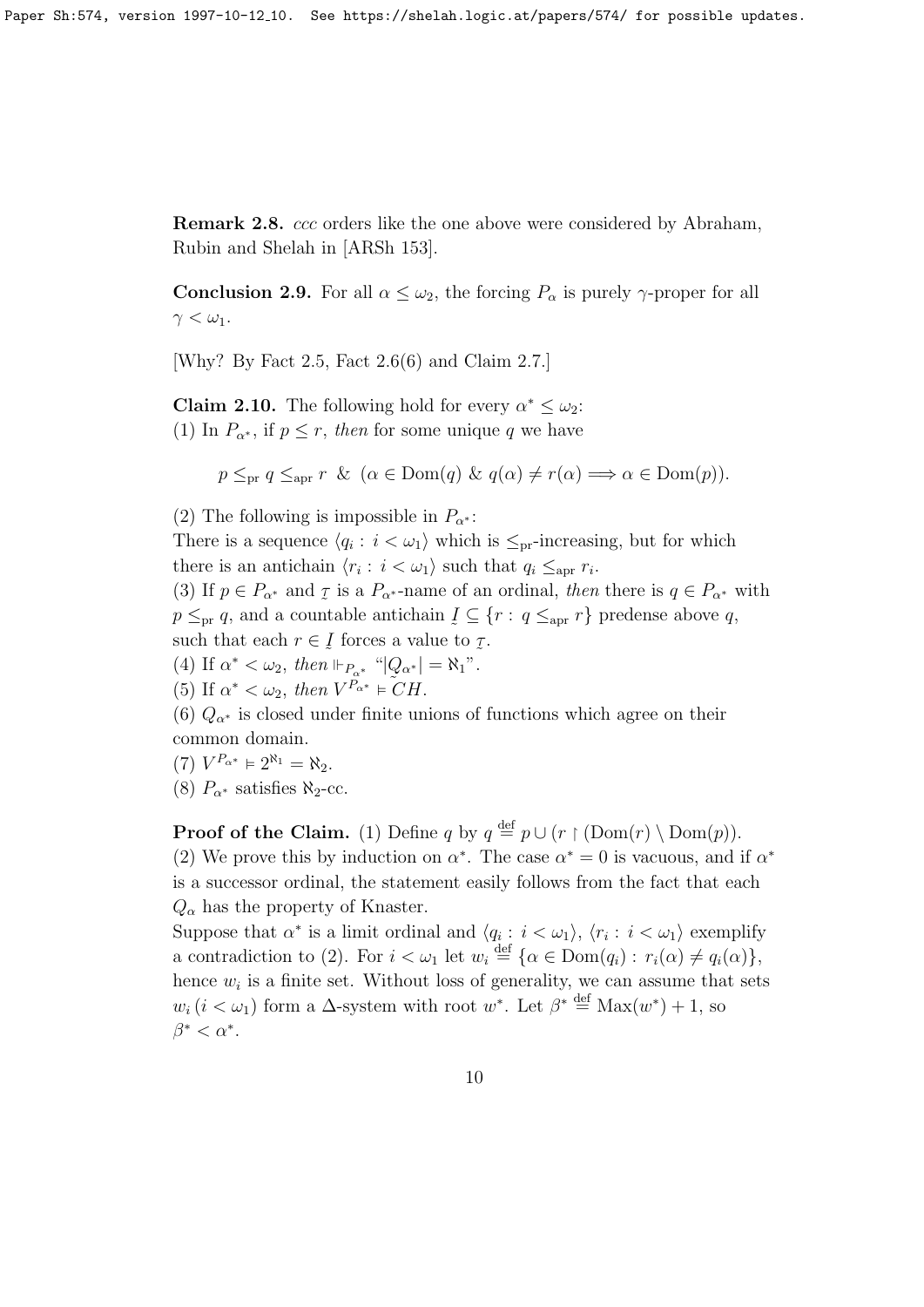Now notice that

$$
\alpha \in \text{Dom}(r_i) \cap \text{Dom}(r_j)
$$
 &  $\neg(\Vdash_{P_\alpha} "r_i(\alpha), r_j(\alpha))$  are compatible")

implies that  $\alpha \in w^*$ , for any  $i, j < \omega_1$ . Hence,  $\langle q_i \upharpoonright \beta^* : i < \omega_1 \rangle$  and  $\langle r_i \mid \beta^* : i < \omega_1 \rangle$  exemplify that (2) fails at  $\beta^*$ , contradicting the induction hypothesis.

(3) We work in  $V^{P_{\alpha^*}}$ . Fix such p and  $\tau$ . Let J be an antichain predense above p, such that every  $r \in J$  forces a value to  $\tau$ .

We try to choose by induction on  $i < \omega_1$  conditions  $p_i, r_i$  such that

- $\bullet$   $p_0 = p$ ,
- $j < i \Longrightarrow p_j \leq_{\text{pr}} p_i$
- $r_i \in J$ ,
- $p_i \leq_{\text{apr}} r_i$
- $j < i \Longrightarrow r_i \perp r_j$ .

If we succeed, (2) is violated, a contradiction.

So, we are stuck at some  $i^* < \omega_1$ . We can let  $q \stackrel{\text{def}}{=} p_{i^*}$  and  $I \stackrel{\text{def}}{=} \{r_i : i < i^*\}$ . (4) Obvious from the definition of  $Q_{\alpha^*}$ .

- (5) Can be proved by induction on  $\alpha^*$ , using (3) and (4).
- (6) Just check.

(7) Follows from the definition of  $P_{\alpha^*}$ , part (3) of this claim, and the fact that  $V \models 2^{\aleph_1} = \aleph_2$ .

 $(8)$  By 2.2 $(5)$  and part  $(4)$  of this claim (see [Sh -f], III 4.1 for the analogue in the case of countable support iterations).  $\star_{2.10}$ 

**Claim 2.11.** It is possible to arrange the bookkeeping, so that  $\Vdash_{P_{\omega_2}} \neg \clubsuit$ .

Proof of the Claim. As usual, using Claim 2.10(7), it suffices to prove that for every  $\alpha^* < \omega_2$ , in  $V^{P_{\alpha^*}}$  we have

$$
\Vdash_{Q_{\alpha^*}} \text{``}\langle A_{\delta}^{\alpha^*}:\, \delta<\omega_1 \rangle
$$
 is not a  $\clubsuit$ -sequence."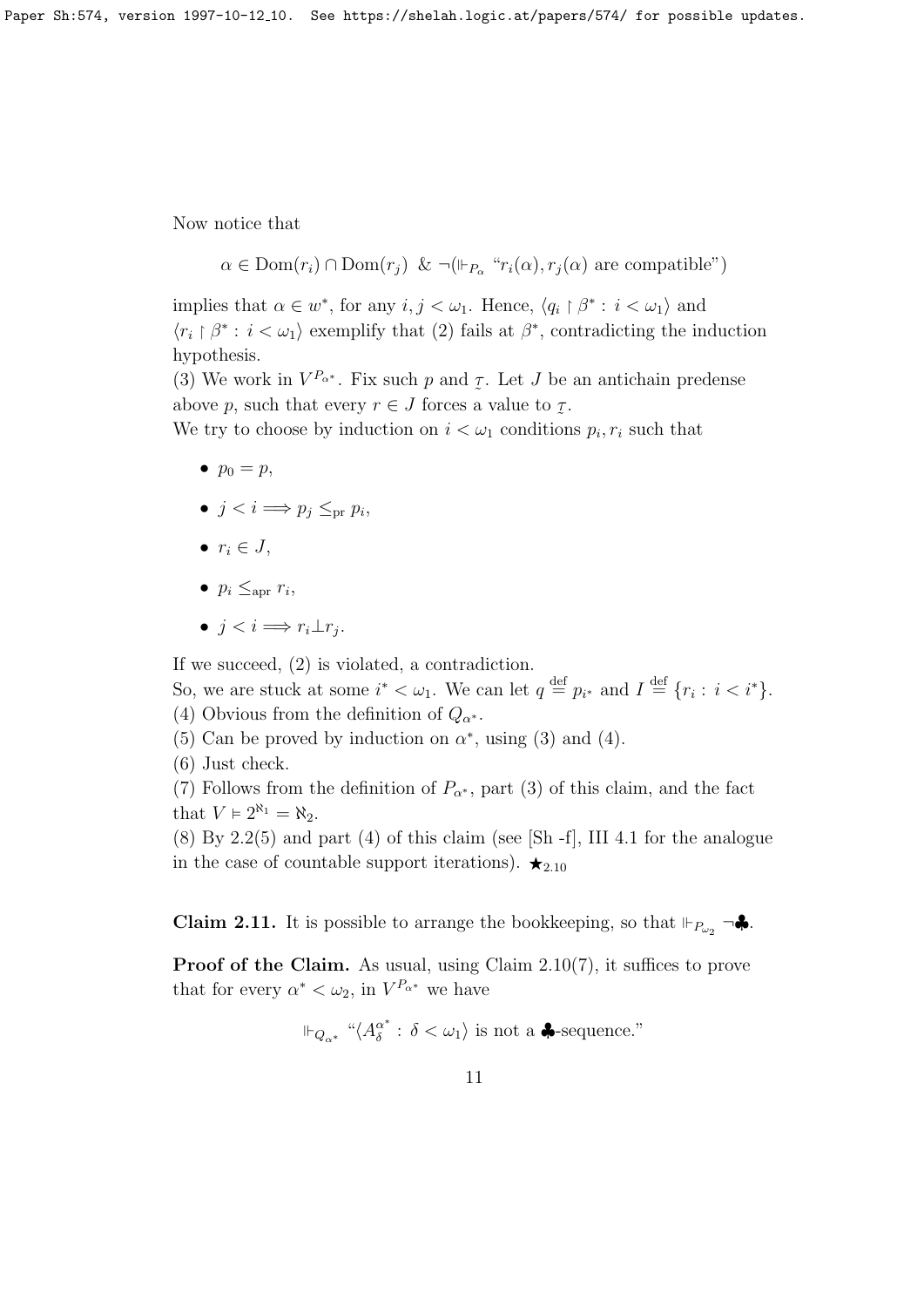Let G be  $Q_{\alpha^*}$ -generic over  $V^{P_{\alpha^*}}$ , and let  $F \stackrel{\text{def}}{=} \bigcup G$ . Let  $A \stackrel{\text{def}}{=} F^{-1}(\{0\})$ . Suppose that  $A \supseteq A_{\delta}^{\alpha^*}$  $\alpha^*$  for some  $\delta$ . Then for every  $f \in G$  we have  $f^{-1}(\lbrace 1 \rbrace) \cap A_{\delta}^{\alpha^*} = \emptyset$ , so  $|\text{Dom}(f) \cap A_{\delta}^{\alpha^*}|$  $\left|\frac{\alpha^*}{\delta}\right| < \aleph_0.$ However, the following is true:

Subclaim 2.12. The set

$$
\mathcal{I} \stackrel{\text{def}}{=} \{ f \in Q_{\alpha^*} : |\text{Dom}(f) \cap A_{\delta}^{\alpha^*}| = \aleph_0 \text{ or } f^{-1}(\{1\}) \cap A_{\delta}^{\alpha^*} \neq \emptyset \}
$$

is dense in  $Q_{\alpha^*}$ .

**Proof of the Subclaim.** Given  $f \in Q_{\alpha^*}$ . If  $Dom(f) \cap A_{\delta}^{\alpha^*}$  $\delta^*$  is infinite, then  $f \in \mathcal{I}$ . Otherwise, let  $\beta \stackrel{\text{def}}{=} \min(A_{\delta}^{\alpha^*})$  $\mathcal{L}_{\delta}^{\alpha^*}$  \ Dom(*f*). Let  $g \stackrel{\text{def}}{=} f \cup \{(\beta, 1)\}\text{, hence}$  $g \geq f$  and  $g \in \mathcal{I}$ .  $\star_{2.12}$ 

We obtain a contradiction, hence A is not a superset of  $A_{\delta}^{\alpha^*}$  $\stackrel{\alpha^*}{\delta}$ .  $\bigstar_{2.11}$ 

Definition 2.13. Suppose that

- (a)  $\gamma < \omega_1$ ,
- (b)  $\overline{N} = \langle N_i : i \leq \gamma \rangle$  is a continuous increasing sequence of countable elementary submodels of  $\langle \mathcal{H}(\chi), \in, <^*_{\chi} \rangle$ ,
- (c)  $\tau$  $\tau, \overline{Q} \in N_0$  and  $p \in P_{\omega_2} \cap N_0$ ,
- (d)  $p \Vdash " \mathcal{I}$  $\ddot{\phantom{1}}$  $\in [\omega_1]^{\aleph_1}$ " and
- (e)  $\overline{N} \restriction (i + 1) \in N_{i+1}$  for  $i < \gamma$ .

We say that  $\varepsilon \leq \gamma$  is *bad* for  $(\bar{N}, \tau)$ ˜  $(p, \overline{Q})$  if  $\varepsilon$  is a limit ordinal, and there are no  $r_n, \beta_n \in N_{\varepsilon}$   $(n < \omega)$  such that

- (1)  $r_n \Vdash_{P_{\omega_2}}$  " $\beta_n \in \mathcal{I}$  $\tilde{a}$ ",
- (2)  $\bigcup_{n\in\omega}\beta_n=N_{\varepsilon}\cap\omega_1,$
- (3)  $r_n \geq p$  for all *n*,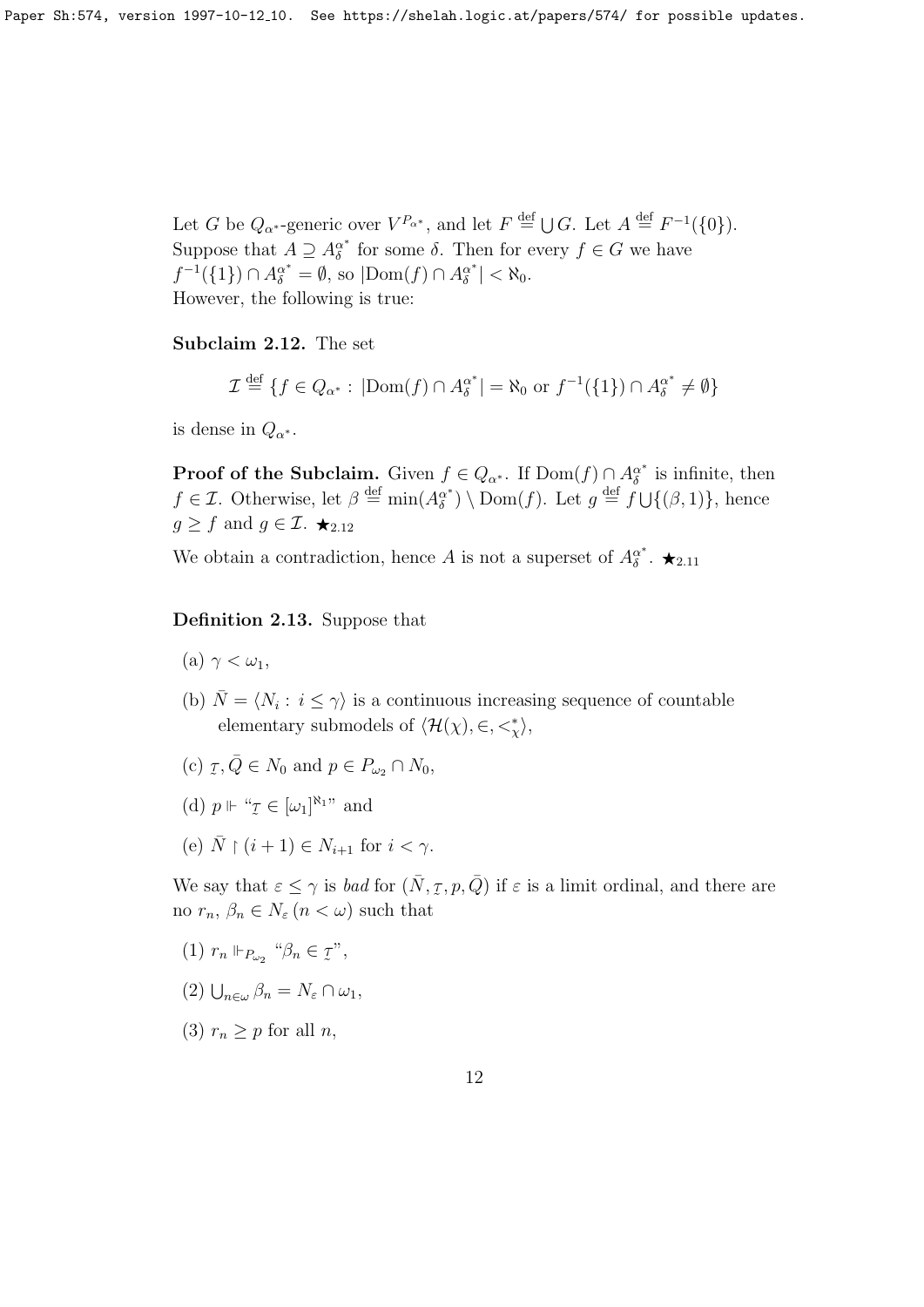- (4)  $\beta_n$  increase with *n*,
- (5) for some  $n_0 \in \omega$  the set  $\{r_n : n \ge n_0\}$  has an upper bound in  $P_{\omega_2}$
- (6)  $\bar{r}_{\bar{N}|\varepsilon,p,\tau} \stackrel{\text{def}}{=} \langle r_n : n < \omega \rangle$  and  $\bar{\beta}_{\bar{N}|\varepsilon,p,\tau} \stackrel{\text{def}}{=} \langle \beta_n : n < \omega \rangle$  are definable in  $(\mathcal{H}(\chi)^V, \in, \lt^*_{\chi})$  from the isomorphism type of  $(\langle N_{\xi} : \xi \leq \varepsilon \rangle, p, \xi)$ ∻<br>په  $\bar{Q})$ (we shall sometimes abbreviate this by saying that these objects are defined in a *canonical* way).

**Main Claim 2.14.** Suppose that  $\bar{N}, \gamma, p$  and  $\tau$  $\ddot{\tau}$ are as in Definition 2.13. Then the set

$$
B \stackrel{\text{def}}{=} \{ \varepsilon \le \gamma : \varepsilon \text{ bad for } (\bar{N}, \tau, p, \bar{Q}) \}
$$

has order type  $<\omega^{\omega}$ .

#### Proof of the Main Claim. We start by

**Subclaim 2.15.** Let  $\bar{N}$ ,  $\gamma$ ,  $p$  and  $q$  be as in the hypothesis of Claim 2.14. Then, we can choose canonically a sequence  $\bar{p} = \langle p_j : j < \omega \gamma \rangle$  such that

- 1.  $\bar{p}$  is  $\leq_{\text{pr}}$ -increasing,
- 2.  $p_0 = p$ ,
- 3. For  $i < \gamma$  and  $n < \omega$ , we have that  $p_{\omega i+n} \in N_{i+1}$ .
- 4. For each  $i < \gamma$ , for every formula  $\psi(x, y)$  with parameters in  $N_i$ , there are infinitely many  $n$  such that one of the following occurs:
	- ( $\alpha$ ) For no  $p' \geq p_{\omega i+n}$  do we have that for some y, the formula  $\psi(p', y)$  holds.
	- ( $\beta$ ) For the  $\lt^*_{\chi}$ -first  $r \geq p_{\omega i+n}$  such that  $\psi(r, y)$  holds for some y, we have  $r \geq_{\rm apr} p_{\omega i+n+1}$ .
- 5. For  $j < \omega \gamma$  a limit ordinal, we have  $p_j = \bigcup_{i < j} p_i$ .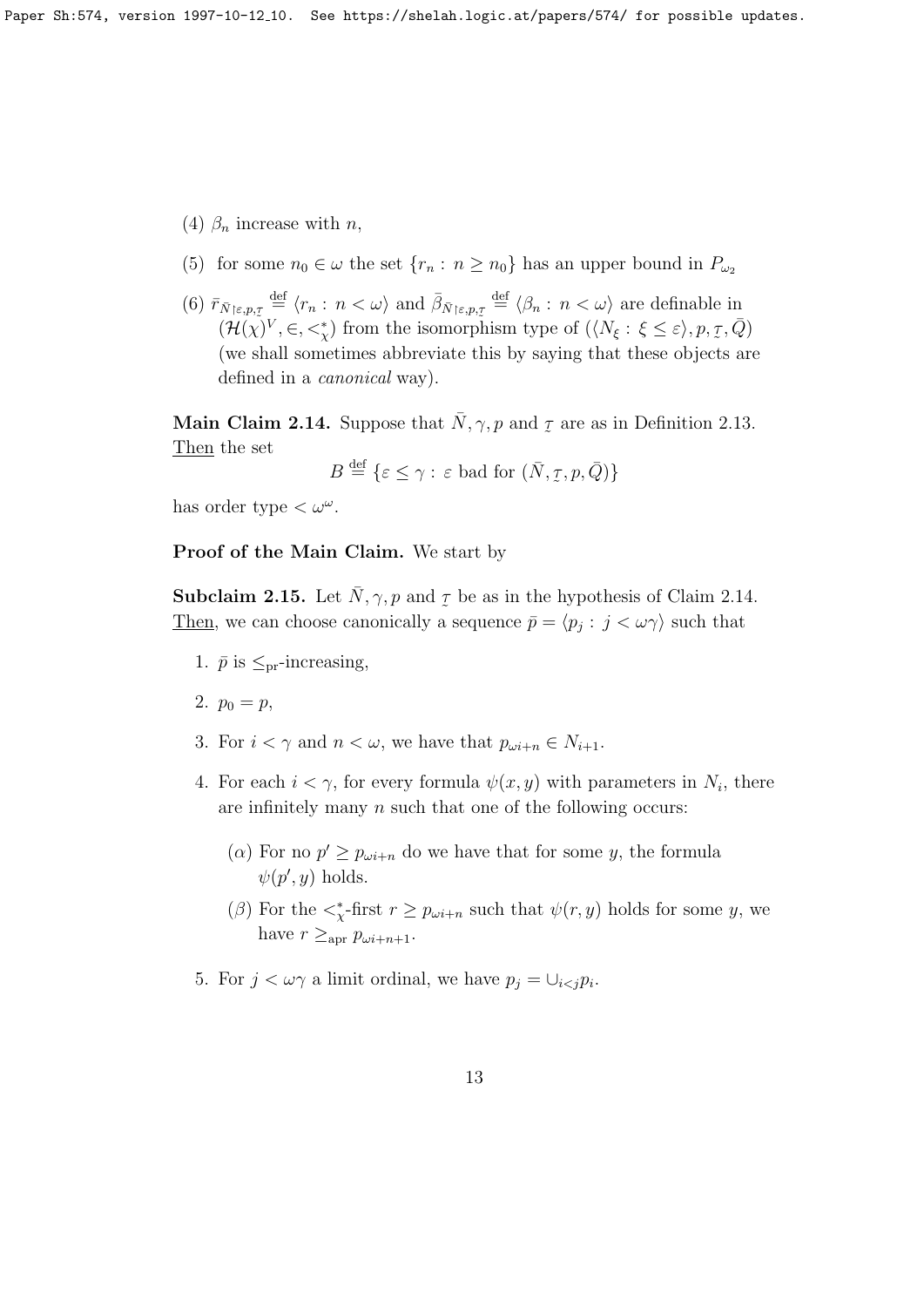**Proof of the Subclaim.** We prove this by induction on  $\gamma$ , for all  $\overline{N}$  and p. If  $\gamma = 0$ , there is nothing to prove.

If  $\gamma < \omega_1$  is a limit ordinal, we fix an increasing sequence  $\langle \gamma_k : k < \omega \rangle$ which is cofinal in  $\gamma$ , such that  $\gamma_0 = 0$  (we are taking the  $\langle \xi \rangle$ -first sequence like that). By induction on k we define  $\langle p_j : \omega \gamma_k < j \leq \omega \gamma_{k+1} \rangle$ . We let  $p_0 \stackrel{\text{def}}{=} p$ . At the stage k of the induction we use the induction hypothesis with  $p_{\omega\gamma_k}, \langle N_j: \omega\gamma_k < j \leq \omega\gamma_{k+1}$  here standing for p,  $\bar{N}$  there, obtaining  $\langle p_j : \omega \gamma_k < j \leq \omega \gamma_{k+1} \rangle$ , noticing that  $p_{\omega \gamma_k} \in N_{\omega \gamma_{k+1}}$ . We define  $p_{\omega\gamma_{k+1}} \stackrel{\text{def}}{=} \bigcup_{j<\omega\gamma_k} p_j$ . We thus obtain  $\langle p_j : \omega\gamma_k < j \leq \omega\gamma_{k+1} \rangle$  in V. As the parameters used are in  $N_{\omega\gamma_k+1}$ , by the fact that our choice is canonical, we have that  $\langle p_j : \omega \gamma_k < j \leq \omega \gamma_{k+1} \rangle \in N_{\omega \gamma_{k+1}+1}$ . Suppose that  $\gamma = \gamma' + 1$ . By the induction hypothesis, we can find a

sequence  $\langle p_j : j \langle \omega \gamma' \rangle$  satisfying the subclaim for p and  $\bar{N} \restriction \gamma'$ . As  $\bar{N} \restriction \gamma \in N_{\gamma}$ , again we have that the sequence  $\langle p_j : j < \omega \gamma' \rangle$  is in  $N_{\gamma}$ . Let  $p_{\omega\gamma'} \stackrel{\text{def}}{=} \cup_{j<\omega\gamma'} p_j.$ 

We list as  $\langle \psi_n^{\gamma} = \psi_n : n < \omega \rangle$  all formulas  $\psi(x, y)$  with parameters in  $N_{\gamma'}$ , so that each formula appears infinitely often, picking the  $\lt^*_x$ -first such enumeration. By induction on  $n < \omega$ , we choose  $p_{\omega \gamma+n}$ . We have already chosen  $p_{\omega \gamma'}$ .

At the stage  $n + 1$  of the induction, we consider  $\psi_n$ . If  $(\alpha)$  holds, we just let  $p_{\omega\gamma'+n+1} \stackrel{\text{def}}{=} p_{\omega\gamma'+n}$ . Otherwise, there is a condition  $r \ge p_{\omega\gamma'+n}$  such that  $\psi_n(r, y)$  for some y. By elementarity, the  $\lt^*_{\chi}$ -first such r is in  $N_{\gamma'+1}$ . By Claim 2.10(1), there is a unique q such that  $r \geq_{\text{apr}} q \geq_{\text{pr}} p_{\omega \gamma' + n}$  and  $\alpha \in \text{Dom}(q) \& r(\alpha) \neq q(\alpha) \Longrightarrow \alpha \in \text{Dom}(p)$ . Hence,  $q \in N_{\gamma'+1}$  and we set  $p_{\omega\gamma+n+1}\stackrel{\rm def}{=} q.$   $\bigstar_{2.15}$ 

We now choose  $\bar{p}$  as in the Subclaim, using our fixed  $\gamma$ ,  $\bar{N}$ ,  $\bar{p}$  $\ddot{\phantom{1}}$ and p.

**Note 2.16.** For every limit  $\varepsilon < \gamma$  we have that  $Dom(p_{\omega \varepsilon}) = N_{\varepsilon} \cap \omega_2$ .

[Why? Let  $i < \omega \varepsilon$  be given, and let  $\alpha \in N_i \cap \omega_2$ . Consider the formula  $\psi(x, y)$  which says that  $x = y \in P_{\omega_2}$  and  $\alpha \in \text{Dom}(x)$ . This is a formula with parameters in  $N_i$ . Option ( $\alpha$ ) from item 4. of Subclaim 2.15 does not occur, so there is m and  $r \geq_{\text{apr}} p_{\omega i+m}$  such that  $\psi(r, y)$  holds for some y.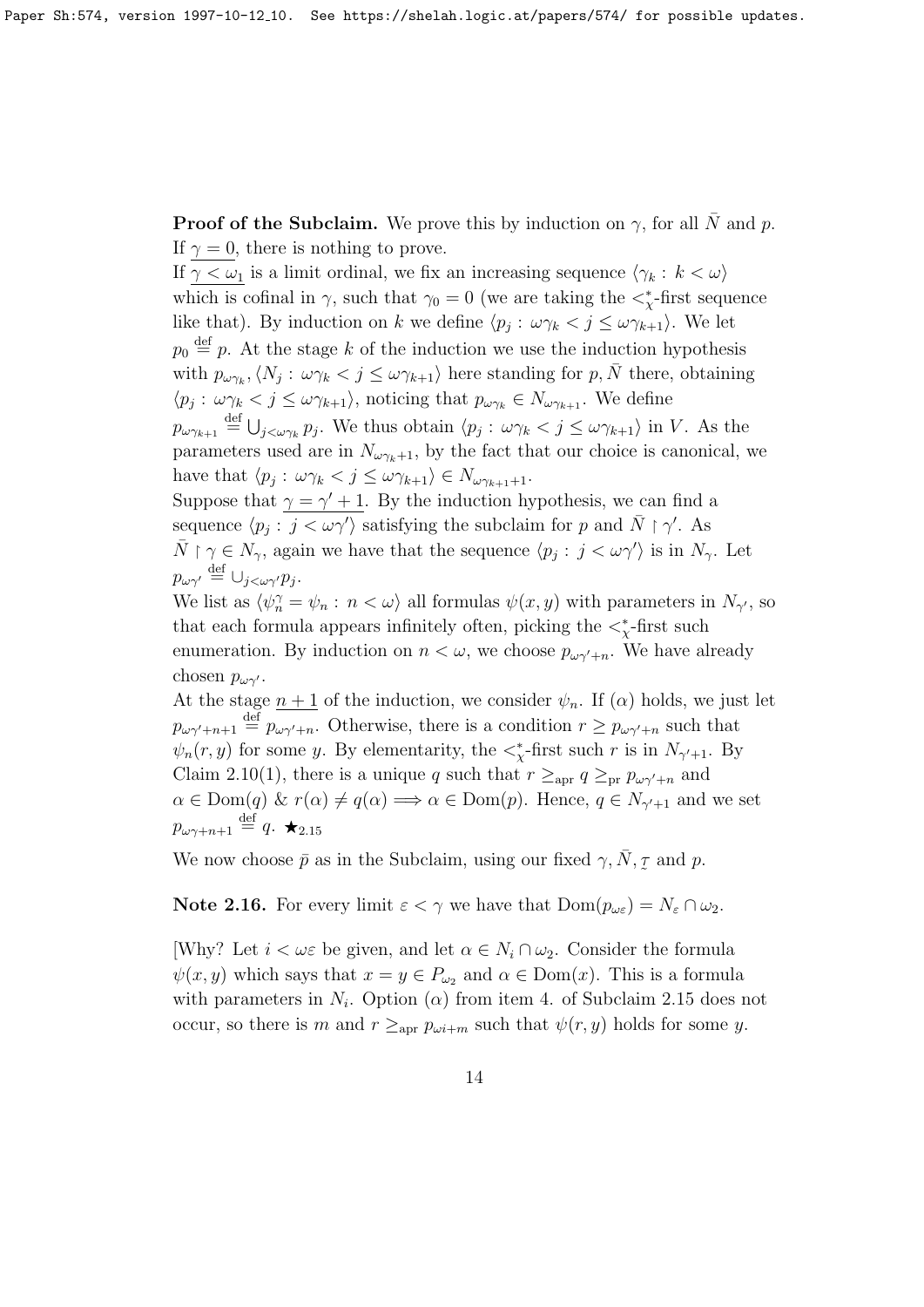Hence  $\alpha \in \text{Dom}(r) = \text{Dom}(p_{\omega i+m}) \subseteq \text{Dom}(p_{\omega(i+1)})$ . So  $N_i \cap \omega_2 \subseteq \text{Dom}(p_{\omega(i+1)})$ , and hence  $N_{\varepsilon} \cap \omega_2 \subseteq \text{Dom}(p_{\omega_{\varepsilon}})$ . On the other hand, if  $\alpha \in \text{Dom}(p_{\omega \varepsilon})$ , there is  $i < \varepsilon$  such that  $\alpha \in \text{Dom}(p_{\omega i}) \subseteq N_{i+1} \subseteq N_{\varepsilon}.$ 

**Observation 2.17.** Suppose  $\alpha \leq \omega_2$ , while  $q \in P_\alpha$  and  $w \in [\text{Dom}(q)]^{<\aleph_0}$ . Then there is  $q^+ \ge q$  in  $P_\alpha$  such that

 $(*)^{\alpha}$  If  $i \in w \cup \{j \in Dom(q) : q(j) \neq q^+(j)\}\$ , then  $q^+(i) \in V$  (an object), and not just  $q^+ \upharpoonright i \Vdash "q^+(i) \in V"$  (not just a name).

[Why? By induction on  $\alpha$ . The induction is trivial for  $\alpha = 0$ , and in the case of  $\alpha$  a limit ordinal it follows from the finiteness of w. Suppose that  $\alpha = \beta + 1$ . We have  $q \restriction \beta \Vdash "q(\beta) \in V"$ , so we can find  $r \in P_\beta$  such that  $r \geq q \restriction \beta$ , and A such that  $r \Vdash "q(\beta) = A$ ". Now apply  $(*)^{\beta}$  with r in place of q and  $(w \cap \beta) \cup \{j : r(j) \neq q(j)\}\$ to obtain  $q_{\beta}^+$ . Let  $q^+ \stackrel{\text{def}}{=} q_{\beta}^+ \frown \{\langle \beta, A \rangle\}\.$ 

Continuation of the proof of 2.14.

Since  $\bar{p}$  is  $\leq_{\text{pr}}$ -increasing, the limit of  $\bar{p}$  is a condition, say  $p_*$ . Now let  $q^* \geq p_*$  be the  $\lt^*_{\chi}$ -first such that  $q^* \Vdash ``\beta \in \chi$  $\ddot{\phantom{1}}$ " for some  $\beta > N_{\gamma} \cap \omega_1$ , and with the property

 $[\alpha \in \text{Dom}(p_*) \& p_*(\alpha) \neq q^*(\alpha)] \Longrightarrow q^*(\alpha)$  an object,

which exists by Observation 2.17. Let  $w^* \stackrel{\text{def}}{=} \{ \alpha \in \text{Dom}(p_*) : p_*(\alpha) \neq q^*(\alpha) \}.$ 

We now define

$$
b \stackrel{\text{def}}{=} \{ \varepsilon \leq \gamma : \left( \bigcup_{\alpha \in w^*} \text{Dom}(q^*(\alpha)) \cap (N_{\varepsilon} \cap \omega_1) \right) \text{ is unbounded in } N_{\varepsilon} \cap \omega_1 \}.
$$

Note 2.18.  $otp(b) < \omega^{\omega}$ .

[Why? Suppose that  $\varepsilon_j$  for  $j < \omega^\omega$  are elements of b, increasing with j. Now, for every  $j < \omega^{\omega}$  we know that  $N_{\varepsilon_j} \cap \omega_1$  is bounded in  $N_{\varepsilon_{j+1}} \cap \omega_1$ , but  $(\bigcup_{\alpha\in w^*}\text{Dom}(q^*(\alpha))\cap (N_{\varepsilon_{j+1}}\cap\omega_1)$  is unbounded in  $N_{\varepsilon_{j+1}}\cap\omega_1$ . Hence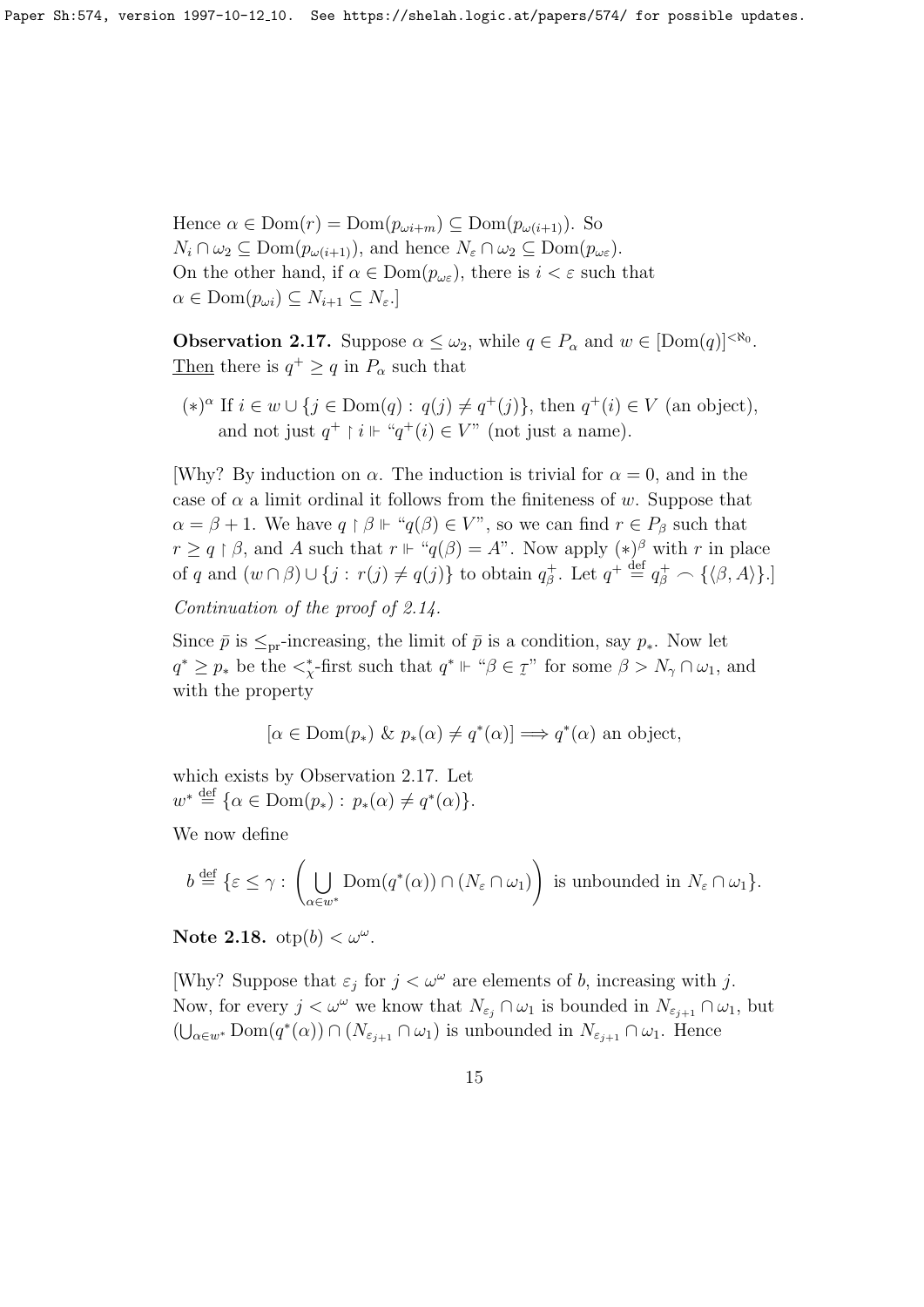$\bigcup_{\alpha\in w^*}\text{Dom}(q^*(\alpha))\cap [N_{\varepsilon_j}\cap\omega_1,N_{\varepsilon_{j+1}}\cap\omega_1)\neq\emptyset$ . However, by the definition of the forcing,  $otp(\bigcup_{\alpha\in w^*}Dom(q^*(\alpha))) < \omega^{\omega}$ , a contradiction.]

#### Continuation of the proof of 2.14.

Our aim is to show that  $B \subseteq b$  (B was defined in the statement of the Main Claim). So, let  $\varepsilon^* \in (\gamma + 1) \setminus b$  be a limit ordinal. We show that  $\varepsilon^* \notin B$ . We have to define  $\bar{r} \stackrel{\text{def}}{=} \bar{r}_{\bar{N}|\varepsilon^*,p,\tau}$  and  $\bar{\beta} \stackrel{\text{def}}{=} \bar{\beta}_{\bar{N}|\varepsilon^*,p,\tau}$  so to satisfy  $(1)$ – $(5)$  from the definition of  $B$ , and to do so in a canonical way, to be able to prove Subclaim 2.19 below, hence showing that (6) from Definition 2.13 holds. Let  $\xi \stackrel{\text{def}}{=} [\sup_{\alpha \in w^*} \text{Dom}(q^*(\alpha)) \cap N_{\varepsilon^*} \cap \omega_1] + 1$ , so  $\xi < N_{\varepsilon^*} \cap \omega_1$ . We enumerate  $N_{\varepsilon^*} \cap w^*$  as  $\{\alpha_0, \ldots, \alpha_{n^*-1}\}$ . By Note 2.16, we can fix  $j^* < \varepsilon^*$ such that  $\{\alpha_0, \ldots, \alpha_{n^*-1}\}\subseteq \text{Dom}(p_{\omega j^*})$ . Let  $j^*$  be the first such. Also let  $\delta \stackrel{\text{def}}{=} N_{\varepsilon^*} \cap \omega_1$ . Now we observe that for all  $l < n^*$ , we have  $q^*(\alpha_l) \restriction \xi \in N_{\varepsilon^*}$ . [Why? Clearly, there is  $\varepsilon' < \varepsilon^*$  such that  $\{\alpha_0, \ldots, \alpha_{n^*-1}, \xi\} \subseteq N_{\varepsilon'}$ . With  $\overline{\overline{N}}$ defined in Definition 2.2(2), we have that  $\overline{N} \in N_0$ . Also, we have that

$$
\emptyset \Vdash_{\alpha_{n^{*}-1}} "E \stackrel{\text{def}}{=} \bigcap_{l
$$

(cf. Definition 2.2(4)1). Hence, by properness and the choice of  $\bar{N}$ , we have that for every  $\varepsilon \in [\varepsilon', \gamma]$ , we have that

$$
\emptyset \Vdash_{\alpha_{n^*-1}} "N_{\varepsilon} \cap \omega_1 \in E".
$$

Let  $i \stackrel{\text{def}}{=} N_{\varepsilon'} \cap \omega_1$ , hence  $N_i^0 \in N_{\varepsilon'+1}$ . In particular, we have  $\emptyset \Vdash_{\alpha_{n^*-1}} "i \in E$  $\tilde{\phantom{a}}$ " and  $N_i^0 \cap \omega_1 < N_{\varepsilon^*} \cap \omega_1$ . So for all  $l < n^*$  we have  $q^*(\alpha_l) \restriction \xi = q^*(\alpha_l) \restriction (N_i^0 \cap \omega_1)$ , but

$$
\emptyset \Vdash_{\alpha_l} "N_i^0 \cap \omega_1 = N_i^{\alpha_l} \cap \omega_1",
$$

hence by Definition  $2.2(4)1.(iii)$ , we have  $q^* \restriction \alpha_l \Vdash \text{``} q^*(\alpha_l) \restriction \xi \in N^0_{\min(\underline{F}_{\alpha_l} \setminus (i+1))}.$  But  $\emptyset_{\alpha_l} \Vdash \text{``min}(\underline{E}_{\alpha_l} \setminus (i+1)) \in N_{\varepsilon'+1}[\mathcal{G}]$ ", hence  $q \restriction \alpha_l \Vdash \text{``}q(\alpha_l) \restriction \xi \in N_{\varepsilon'+1}[\mathcal{G}]$ ". By properness and the fact that  $q^*(\alpha_l) \in V$ , we have  $q^*(\alpha_l) \upharpoonright \xi \in N_{\varepsilon'+1}$ . Let us pick the  $\langle \xi_n : n \rangle \langle \xi_n : n \rangle$  such that  $\varepsilon^* = \bigcup_{n < \omega} \varepsilon_n$ , while  $\omega j^* + 1 < \varepsilon_0$  and  $\xi \in N_{\varepsilon_0}$ , in addition to  $(\forall l < n^*)[q^*(\alpha_l) \restriction \xi \in N_{\varepsilon_0}].$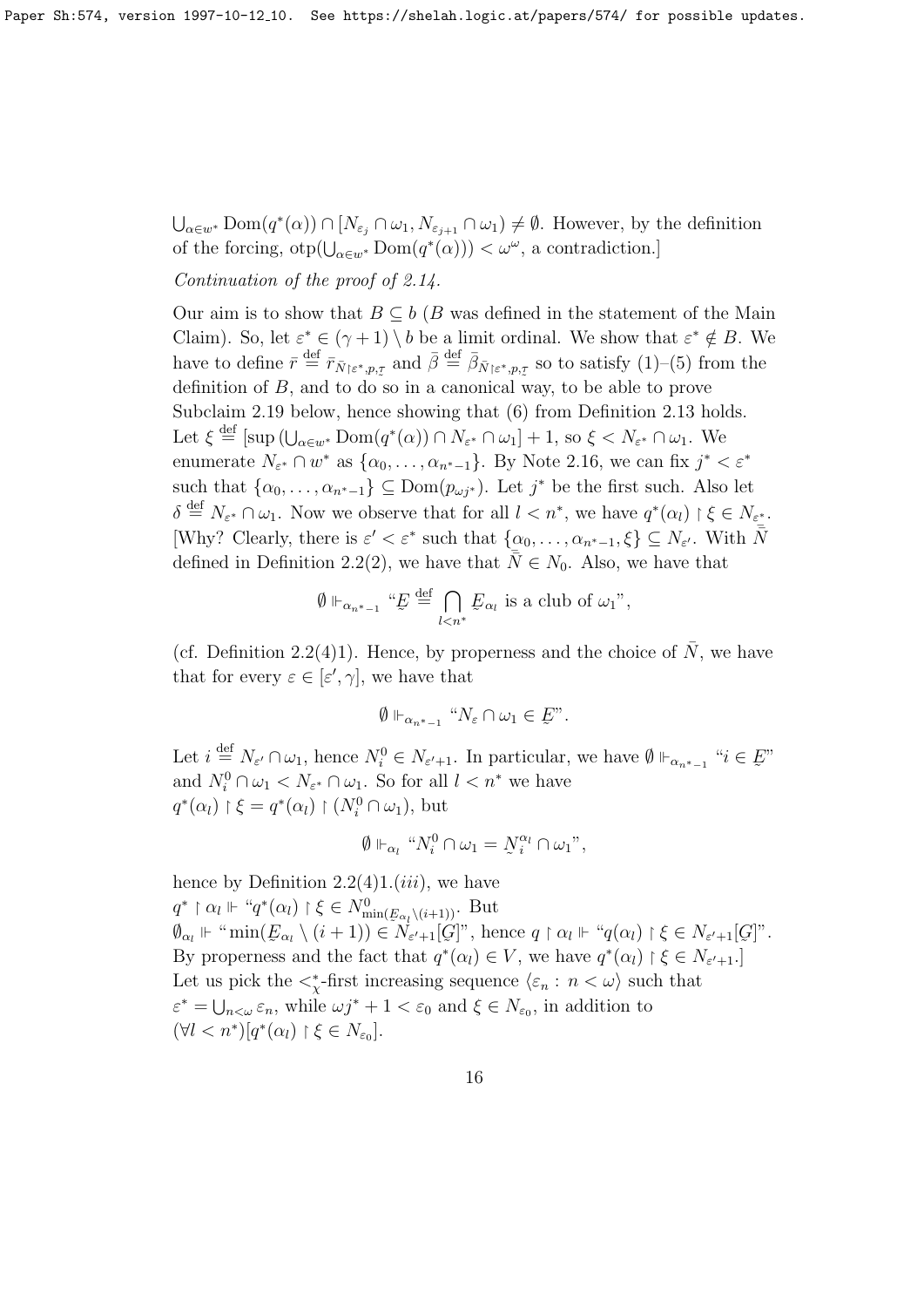Defining  $r_n$  and  $\beta_n$ . We do this by induction on n. If  $n = 0$ , we set  $r_0 \stackrel{\text{def}}{=} p_{\omega \varepsilon_0}$ , and also let  $m_0 = 0$ ,  $\xi_0 = \xi$ .

At stage  $n + 1$ , we assume that at the stage n we have chosen  $r_n \in N_{\varepsilon_n+1} \cap P_{\omega_2}$  and  $m_n < \omega$  so that  $r_n \geq_{\rm apr} p_{\omega \varepsilon_n+m_n}$ . We also have chosen  $\xi_n, \beta_n \in N_{\varepsilon_n+1}.$ 

We define a formula  $\varphi_n(x, y)$  which says

- 1.  $x \in P_{\omega_2}$  and y is an ordinal > Max $\{\beta_n, N_{\varepsilon_n} \cap \omega_1\}.$
- 2.  $x \Vdash "y' \in \mathcal{I}$  $\ddot{\phantom{1}}$ " for some  $y' > y$ .
- 3. If  $l < n^*$ , then  $x(\alpha_l)$  is an object, not a name, and  $x(\alpha_l) \restriction \xi = q^*(\alpha_l) \restriction \xi.$

4. For 
$$
l < n^*
$$
, we have  $x(\alpha_l) \upharpoonright \xi \in N_{\varepsilon_0}$  and  $\text{Dom}(x(\alpha_l)) \setminus \xi \subseteq \omega_1 \setminus \xi_n$ .

5. For all  $\alpha$  we have

$$
\alpha \in \text{Dom}(x) \cap \text{Dom}(p_{\omega \varepsilon_n + m_n}) \quad \& \ x(\alpha) \neq p_{\omega \varepsilon_n + m_n}(\alpha)
$$

$$
\implies \alpha \in \{\alpha_0, \dots \alpha_{n^* - 1}\}.
$$

Hence,  $\varphi_n$  is a formula with parameters in  $N_{\varepsilon_n+1} \subseteq N_{\varepsilon_{n+1}}$ . Also, we have that  $\varphi_n(q^*,\delta)$  holds.

By the choice of  $\bar{p}$ , there is  $m_{n+1} > m_n$  (we pick the first one) such that for the  $\langle \xi \rangle$ -first  $r \geq p_{\omega(\varepsilon_{n+1})+m_{n+1}-1}$  for which there is y for which  $\varphi_n(r, y)$ holds, we have  $r \geq_{\text{apr}} p_{\omega(\varepsilon_{n+1})+m_{n+1}}$ . We let

$$
r_{n+1} \stackrel{\text{def}}{=} r \cup (p_{\omega \varepsilon_{n+1} + m_{n+1}} \restriction \text{Dom}(p_{\omega \varepsilon_{n+1} + m_{n+1}}) \setminus \text{Dom}(r)).
$$

Note that  $r_{n+1} \in N_{\varepsilon_{n+1}+1}$  and that  $\varphi_n(r_{n+1}, y)$  must hold for some y. The  $\langle \xi \rangle$ -first such y is an element of  $N_{\varepsilon_{n+1}+1}$ , and we choose it to be  $\beta_{n+1}$ . Finally, we define  $\xi_{n+1} \stackrel{\text{def}}{=} \min \left(N_{\varepsilon_{n+1}} \setminus \sup \{U_{l \leq n^*} \operatorname{Dom}(r_{n+1}(\alpha_l)) \setminus \xi\}\right)$ . At the end, we obtain (canonically chosen) sequences  $\langle r_n : n < \omega \rangle$ ,  $\langle \beta_n : n < \omega \rangle$ ,  $\langle \xi_n : n < \omega \rangle$  and  $\langle m_n : n < \omega \rangle$  such that

1.  $r_n \geq_{\text{apr}} p_{\omega \varepsilon_n + m_n}$ .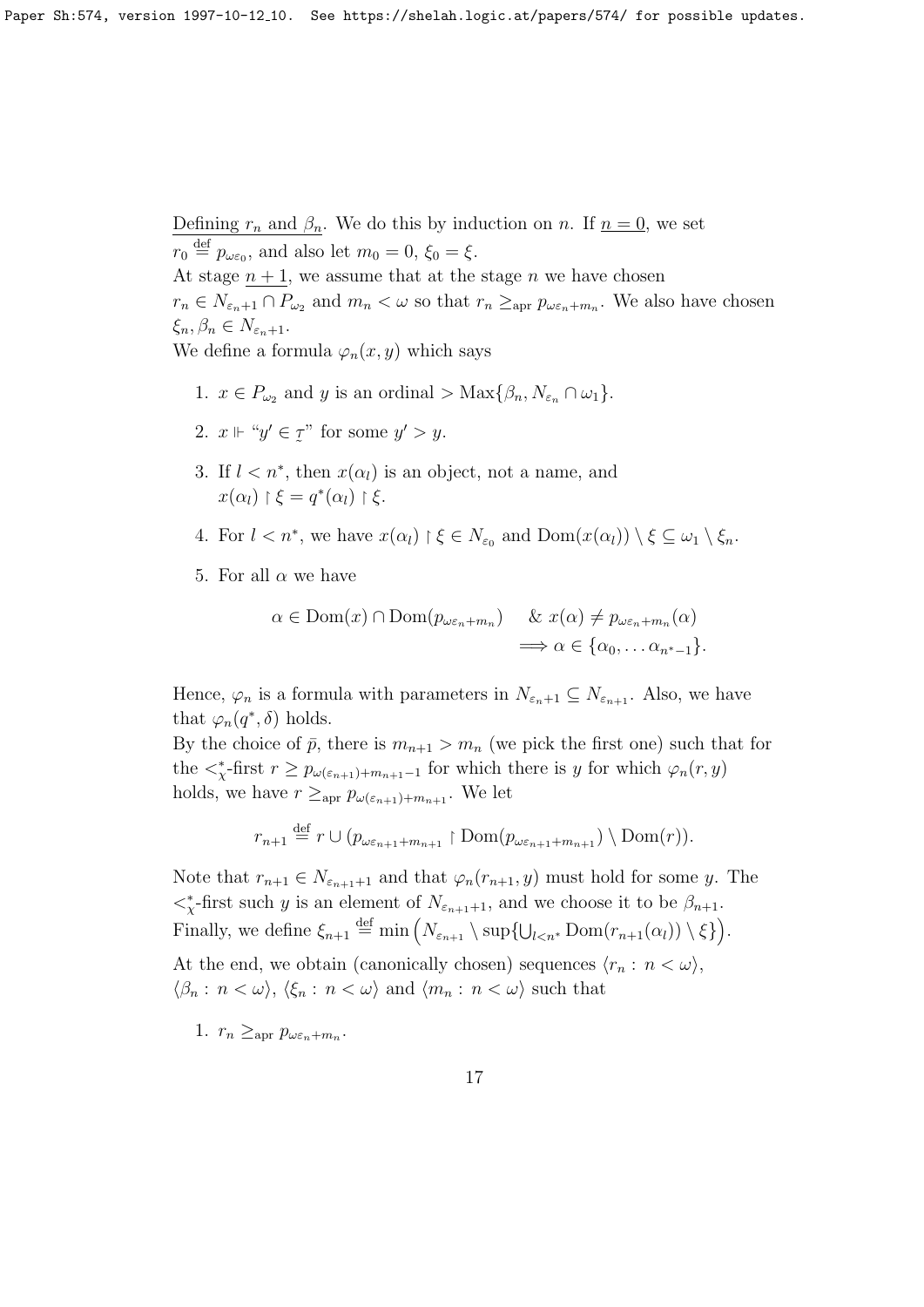- 2.  $\xi_0 = \xi$  and  $\xi_n$  are strictly increasing with n.
- 3. For all  $l < n^*$ , we have  $Dom(r_n(\alpha_l)) \setminus \xi \subseteq (\xi_n, \xi_{n+1})$  and  $r_n(\alpha_l)$  is an object.
- 4.  $r_n \Vdash_{P_{\omega_2}}$  " $\beta_n \in \mathcal{I}$  $\tilde{a}$ ".
- 5.  $\beta_{n+1} > \beta_n$ .
- 6.  $\bigcup_{n<\omega}\beta_n=N_{\varepsilon^*}\cap\omega_1.$
- 7.  $r_n \in N_{\varepsilon^*}.$
- 8. For  $l < n^*$ , we have  $r_n(\alpha_l) \upharpoonright \xi = r_1(\alpha_l) \upharpoonright \xi$ .

9. 
$$
\alpha \in \{\beta \in \text{Dom}(r_n): r_n(\beta) \neq p_{\omega \varepsilon_n + m_n}(\beta)\} \Longrightarrow \alpha \in \{\alpha_0, \dots \alpha_{n^*} - 1\}.
$$

[Why? By item 5. in the definition of  $\varphi_n$ .]

We will use  $r_n, \beta_n$   $(n < \omega)$  to witness that  $\varepsilon^* \notin B$ . It is true that  $r_n \geq p$  and  $\beta_n$  increase with n, and their limit is  $N_{\varepsilon} \cap \omega_1$ . We need to show that for some  $n_0$ , the sequence  $r_n (n \ge n_0)$  has an upper bound in  $P_{\omega_2}$ . The natural choice to use would be  $\bigcup_{n<\omega} r_n$ , but this is not necessarily a condition! [Why? By item 9. above, all  $r_n$  for  $n > 0$  agree on  $\alpha$  such that  $\alpha \notin {\alpha_0, \ldots, \alpha_{n^*-1}}$ . By items 2, 3. and 8 above, we even know that for every  $l < n^*$ , the union  $\bigcup_{n < \omega} r_n(\alpha_l)$  is a function. If  $\delta' < N_{\varepsilon^*} \cap \omega_1$ , then for all  $l < n^*$  we have  $\bigcup_{n < \omega} r_n(\alpha_l) \restriction \delta' = \bigcup_{n < n'} r_n(\alpha_l) \restriction \delta'$  for some  $n' < \omega$ , so this is a condition in  $Q_{\alpha_l}$  (by Claim 2.10 (6)). If  $\delta' > N_{\varepsilon^* \cap \omega_1}$ , then  $\bigcup_{n<\omega} r_n(\alpha_l) \cap \delta'$  is finite. However, it is possible that for some  $\alpha_l$  it is forced that the intersection of the set  $\bigcup_{n\in\omega}$  Dom $(r_n(\alpha_l))$  with  $\mathcal{A}$  $\alpha_l$  $\frac{\alpha_l}{N_{\varepsilon} *_{\cap \omega_1}}$  is infinite, so  $\bigcup_{n<\omega} r_n(\alpha_l)$  might fail to be a condition in  $Q_{\alpha_l}$ . (We remark that it is because of this point that we are getting  $\clubsuit^1$  and not

 $\clubsuit$  in  $V^P$ .)

Now, we define conditions  $q_l^*$  for  $l \leq n^*$  as follows. First set  $\alpha_{n^*} \stackrel{\text{def}}{=} \omega_2$ . By induction on  $l \leq n^*$  we choose  $q_l^* \in P_{\alpha_l}$ , so that

(a)  $q_l^* \leq q_{l+1}^*$ ,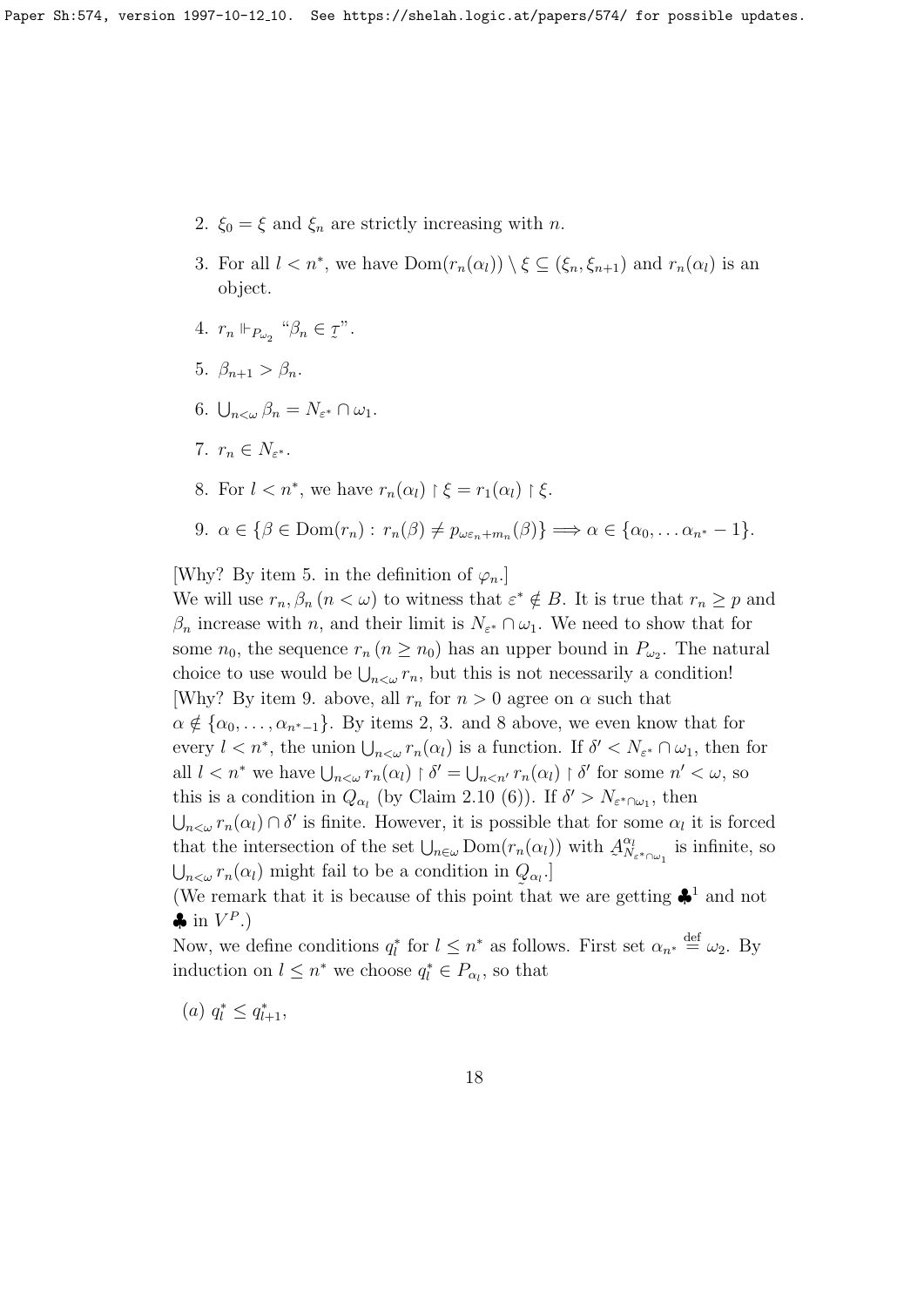(b)  $q_l^* \upharpoonright \alpha_l$  is above  $r_n \upharpoonright \alpha_l$  for all n large enough.

This clearly suffices, as  $q_{n^*}^* \cup q^* \restriction (\text{Dom}(q^*) \setminus \text{Dom}(q_{n^*}^*))$  is a condition in  $P_{\omega_2}$ which is above all but finitely many  $r_n$ .

The choice of  $q_l^*$ . Let  $q_0^* \stackrel{\text{def}}{=} q^* \upharpoonright \alpha_0 = p_* \upharpoonright \alpha_0$ . Given  $q_l^* \in P_{\alpha_l}$ , with  $l < n^*$ . We can find  $q_l^{**} \geq q_l^*$  in  $P_{\alpha_l}$ , such that  $q_l^{**} \Vdash \text{``min}(A)$  $\alpha_l$  $\chi^{\alpha_l}_{N_{\varepsilon}*\cap\omega_1}\setminus \xi_0)=\zeta_l$ " for some ordinal  $\zeta_l$ . By item 3. above, the ordinal  $\zeta_l$  belongs to  $Dom(r_n(\alpha_l))$ for at most one n. Let  $n_l$  be greater than this n. Hence there is a condition  $q_l^+$  in  $P_{\alpha_l+1}$  such that  $q_l^+(\alpha_l)$  is an object and

$$
q_l^+ \upharpoonright \alpha_l = q_l^{**} \& q_l^+(\alpha_l) \geq \bigcup_{n \geq n_l} r_n(\alpha_l) \& q_l^+(\alpha_l)(\zeta_l) = 1.
$$

Now let  $q_{l+1}^* \stackrel{\text{def}}{=} q_l^+ \cup \bigcup_{n \geq n_l} r_n \upharpoonright [\alpha_l + 1, \alpha_{l+1})$ . Note that  $q_{l+1}^*(\alpha)$  is forced to be a function, for any  $\alpha \in \text{Dom}(q_l)$ , as all  $r_n$  agree on  $[\alpha_l + 1, \alpha_{l+1})$ . Also,  $q_{l+1}^*(\alpha)$  is forced to be in V.

Now, the sequence  $\langle q_{\alpha_l}^* : l \leq n^* \rangle$  is as required. To finish the proof of the Main Claim, we need to observe

**Subclaim 2.19.** Suppose that  $\overline{N}$  and  $\overline{M}$  are two equally long countable continuously increasing sequences of countable elementary submodels of  $\langle \mathcal{H}(\chi), \in, <^*_\chi, p, \mathcal{I}, \bar{Q} \rangle$  with  $\bar{Q}^N = \bar{Q}^M = \bar{Q}$ , and  $F = \langle f_i : i < \lg(\bar{N}) \rangle$  is an increasing sequence of isomorphisms  $f_i : N_i \to M_i$ . Then, if  $\bar{\beta}_{\bar{N},p,\tau}$  and  $\bar{r}_{\bar{N},p,\tau}$  are defined, so are  $\bar{\beta}_{\bar{M},F(p),F(\tau)}$  and  $\bar{r}_{\bar{M},F(p),F(\tau)}$ . Moreover,  $\overline{\beta}_{\overline{M},F(p),F(\tau)} = \overline{\beta}_{\overline{N},p,\tau}$  and  $\overline{r}_{\overline{M},F(p),F(\tau)} = \overline{F(\overline{r}_{\overline{N},p,\tau})}$ . ˜ ˜ ˜  $\tilde{\mathcal{C}}$ 

**Proof of the Subclaim.** Check, looking at the way  $\bar{\beta}$ ,  $\bar{r}$  were defined. $\star_{2,19}$ 

 $\star$ <sub>2.14</sub>

To finish the proof of the Theorem, we prove

Claim 2.20.  $\Vdash_{P_{\omega_2}} \clubsuit^1$ .

**Proof of the Claim.** We use the following equivalent reformulation of  $\diamond$ in  $V$ :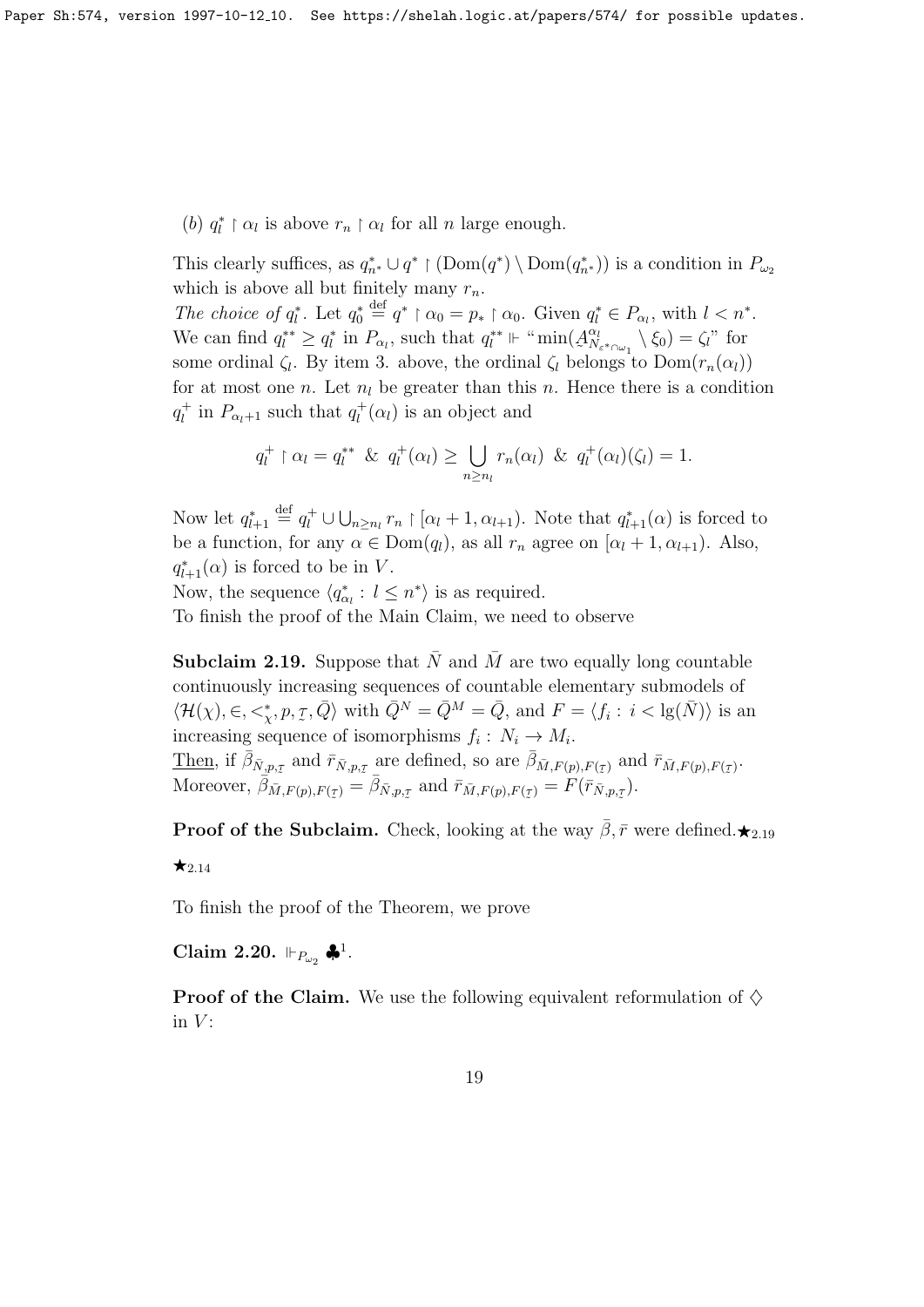There is a sequence

$$
\left\langle \bar{N}^{\delta}=\left\langle N^{\delta}_i:\,i<\delta\right\rangle :\,\delta<\omega_1\right\rangle,
$$

such that

- 1. Each  $\bar{N}^{\delta} = \langle N_i^{\delta} : i < \delta \rangle$  is a continuously increasing sequence of countable elementary submodels of  $\langle \mathcal{H}(\chi), \in, \lt^*_{\chi}, p, \mathcal{I}, \bar{Q} \rangle$ , with  $N_i^{\delta} \cap \omega_1 < \delta$  and  $\bar{N}^{\delta} \restriction (i+1) \in N_{i+1}^{\delta}$  for  $i < \delta$ . Here,  $p, \bar{Q}$  and  $\bar{Z}$ are constant symbols. In addition,  $\bar{Q}^{N_0^{\delta}} = \bar{Q}$ .
- 2. For every continuously increasing sequence  $\overline{N} = \langle N_i : i < \omega_1 \rangle$  of countable elementary submodels of  $\langle \mathcal{H}(\chi), \in, \lt^*_{\chi}, p, \tau, \bar{Q} \rangle$  such that  $\overline{Q}^{N_0} = \overline{Q}$ , there is a stationary set of  $\delta$  such that for all  $i < \delta$  the isomorphism type of  $N_i$  and  $N_i^{\delta}$  is the same, as is witnessed by some sequence of isomorphisms  $\langle f_i^{\delta} : i < \delta \rangle$  which is increasing with *i*.

For each limit ordinal  $\delta$ , let  $N^{\delta} \stackrel{\text{def}}{=} \bigcup_{i < \delta} N_i^{\delta}$ . We define  $A_{\delta}$ : If  $\bar{\beta}_{\bar{N}^{\delta},p^{N_{\delta}},\tau^{N_{\delta}}}$  is well defined, then we let  $A_{\delta} \stackrel{\text{def}}{=} \text{Rang}(\bar{\beta}_{\bar{N}^{\delta},p^{N_{\delta}},\tau^{N_{\delta}}}).$ Otherwise, we let  $A_{\delta}$  be the range of any cofinal  $\omega$ -sequence in  $\delta$ . Note that in any case  $A_{\delta}$  is an unbounded subset of  $\delta$  of order type  $\omega$ . We claim that  $\langle A_{\delta} : \delta < \omega_1 \rangle$  exemplifies that  $V^P \models \clubsuit^1(\omega_1)$ . We have to check that for every unbounded subset A of  $\omega_1$  in  $V^{P_{\omega_2}}$ , there is a  $\delta < \omega_1$ with  $|A_\delta \setminus A| < \aleph_0$ .

Suppose this is not true. So, there are  $p^*, \overline{z}$  $\tilde{\phantom{a}}$ ∗ exemplifying this, that is

$$
p^* \Vdash " \mathcal{I}^* \in [\omega_1]^{\aleph_1}
$$
 and for all  $\delta$  we have  $|A_{\delta} \setminus \mathcal{I}^*| = \aleph_0"$ .

We fix in V a continuously increasing sequence  $\overline{N} = \langle N_i : i < \omega_1 \rangle$  of countable elementary submodels of  $\langle \mathcal{H}(\chi), \in, \lt^*_{\chi}, p, \underline{\tau}, \overline{Q} \rangle$  such that  $p^{N_0} = p^*$ , while  $\tau^{N_0} = \tau^*$  and  $\bar{Q}^{N_0}$  is our iteration  $\bar{Q}$ . In addition,  $\overline{N}$   $\upharpoonright$   $(i + 1) \in N_{i+1}$  for all *i*. For every  $\gamma < \omega_1$ , we can apply Claim 2.14 to  $\overline{N}$   $(\gamma + 1)$ . Using this, we can easily conclude that the set

$$
C \stackrel{\text{def}}{=} \{ \delta < \omega_1 : \text{ (a) } N_\delta \cap \omega_1 = \delta
$$
\n
$$
\text{(b) } \delta \text{ is a limit ordinal}
$$
\n
$$
\text{(c) } \bar{\beta}_{\bar{N} \upharpoonright \delta, p^*, \tau^*} \text{ and } \bar{r}_{\bar{N} \upharpoonright \delta, p^*, \tau^*} \text{ are defined} \}
$$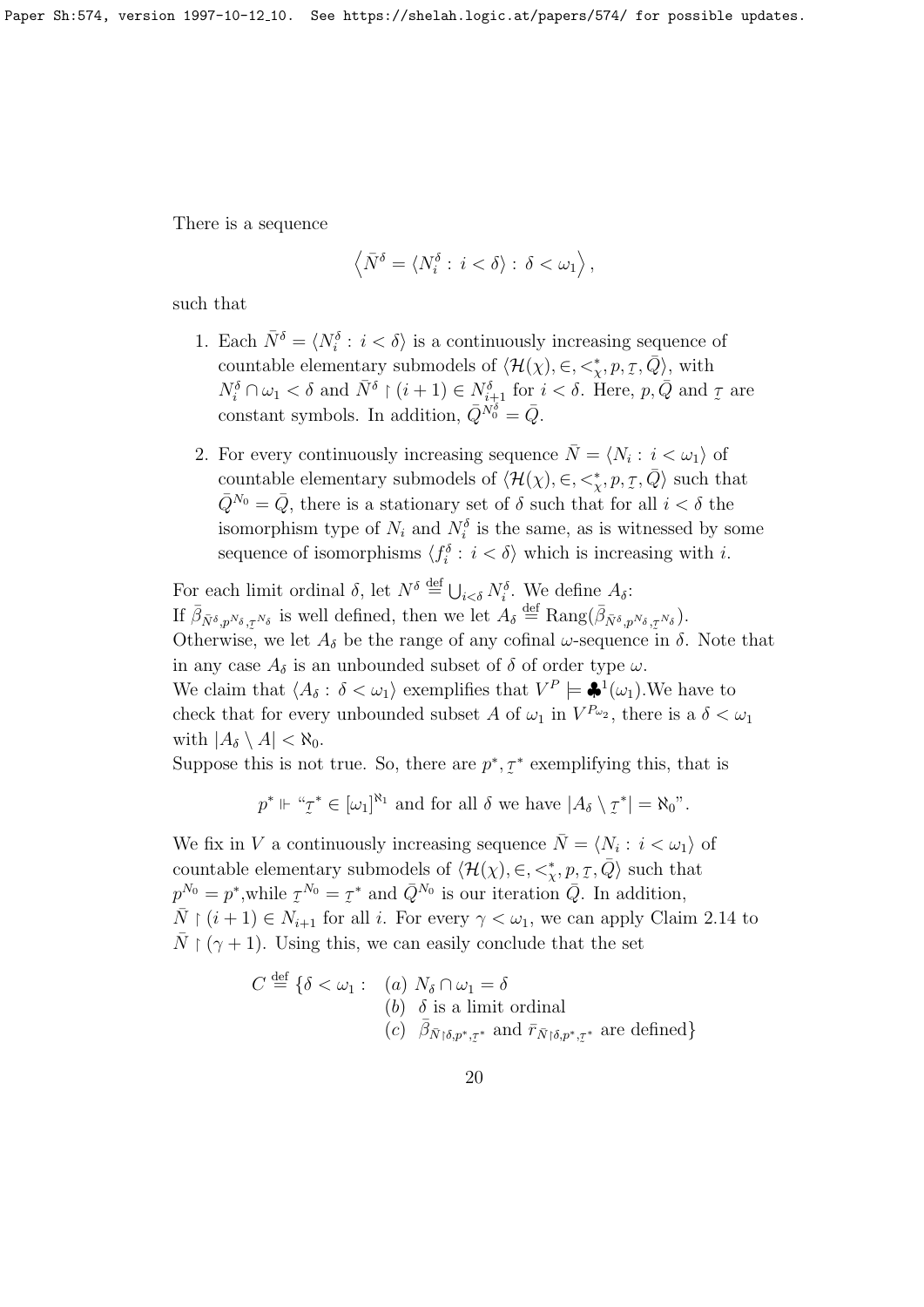is a club of  $\omega_1$ . Let  $\delta \in C$  be such that sequences  $\bar{N} \restriction \delta$  and  $\langle N_i^{\delta} : i < \delta \rangle$ have the same isomorphism type. Let this be exemplified by

 $F = \langle f_i : i < \delta \rangle$ , an increasing sequence of isomorphisms  $f_i : N_i \to N_i^{\delta}$ . By our choice of constant symbols, we also have that  $F(\bar{Q}) = \bar{Q}$ ,  $F(p^*) = p^{N_0^{\delta}}$ and  $F(\tau)$  $\tilde{\phantom{0}}$  $^{\ast})=\mathcal{I}$  $\tilde{\phantom{a}}$ <sup>N</sup><sup>δ</sup>. By Subclaim 2.19, we have that  $\bar{\beta}_{\bar{N}^{\delta},p^{N_0^{\delta}},\bar{\tau}^{N_0^{\delta}}} = \bar{\beta}_{\bar{N} \upharpoonright \delta,p^*,\bar{\tau}}$ and  $\bar{r}_{\bar{N}^{\delta},p^{N^{\delta}_{0}},\bar{\tau}^{N^{\delta}_{0}}} = F(\bar{r}_{\bar{N}\restriction \delta,p^*,\bar{\tau}^*})$ . We now let  $\langle \beta_n : n \langle \omega \rangle \stackrel{\text{def}}{=} \bar{\beta}_{\bar{N}^{\delta},p^{N^{\delta}_{0}},\bar{\tau}^{N^{\delta}_{0}}}$ . By ∗ , the definition of  $\bar{r}$  and  $\bar{\beta}$ , there is  $n_0$  and condition q such that ˜  $q \Vdash \text{``}\beta_n \in \text{I}^*$ " for all  $n \geq n_0$ , and  $q \geq p^*$ . Hence  $q \Vdash \text{``}|A_\delta \setminus \text{I}$ is in contradiction with the fact that  $q \geq p^*$ .  $\ddot{\phantom{1}}$  $|\mathbf{R}^*| < \aleph_0$ ", which  $\star_{2.20}$ 

 $\star_{2.1}$ 

Note 2.21. (1) We note that the present result clearly implies that  $\clubsuit$  and  $\bullet$  are not the same (even without  $CH$ ).

Clearly,  $V^{P_{\omega_2}} \models 2^{\aleph_0} = \aleph_2$ . One of the ways to see this is to notice that under  $CH$  the full  $\clubsuit$  and  $\clubsuit^1$  agree (while  $V^{P_{\omega_2}} \models 2^{\aleph_0} \leq \aleph_2$  obviously).

(2) Note that the sequence  $\langle A_\delta : \delta < \omega_1 \rangle$  exemplifying  $\clubsuit^1$  in  $V^P$ , is in fact a sequence in  $V$ .

For clarity of presentations we decided to give details of the proof of Theorem 2.1 rather than Theorem 2.22 below, which is of course stronger than Theorem 2.1. Now the obvious changes to the proof of Theorem 2.1 (just change the definition of  $Q_{\beta}$ ) give  $\tilde{\phantom{a}}$ 

Theorem 2.22.  $CON(\clubsuit^1 + \neg \clubsuit^{\bullet})$ .

In the next section we encounter another similar proof, where the changes needed to the proof of Theorem 2.1 are more significant, and we spell them out.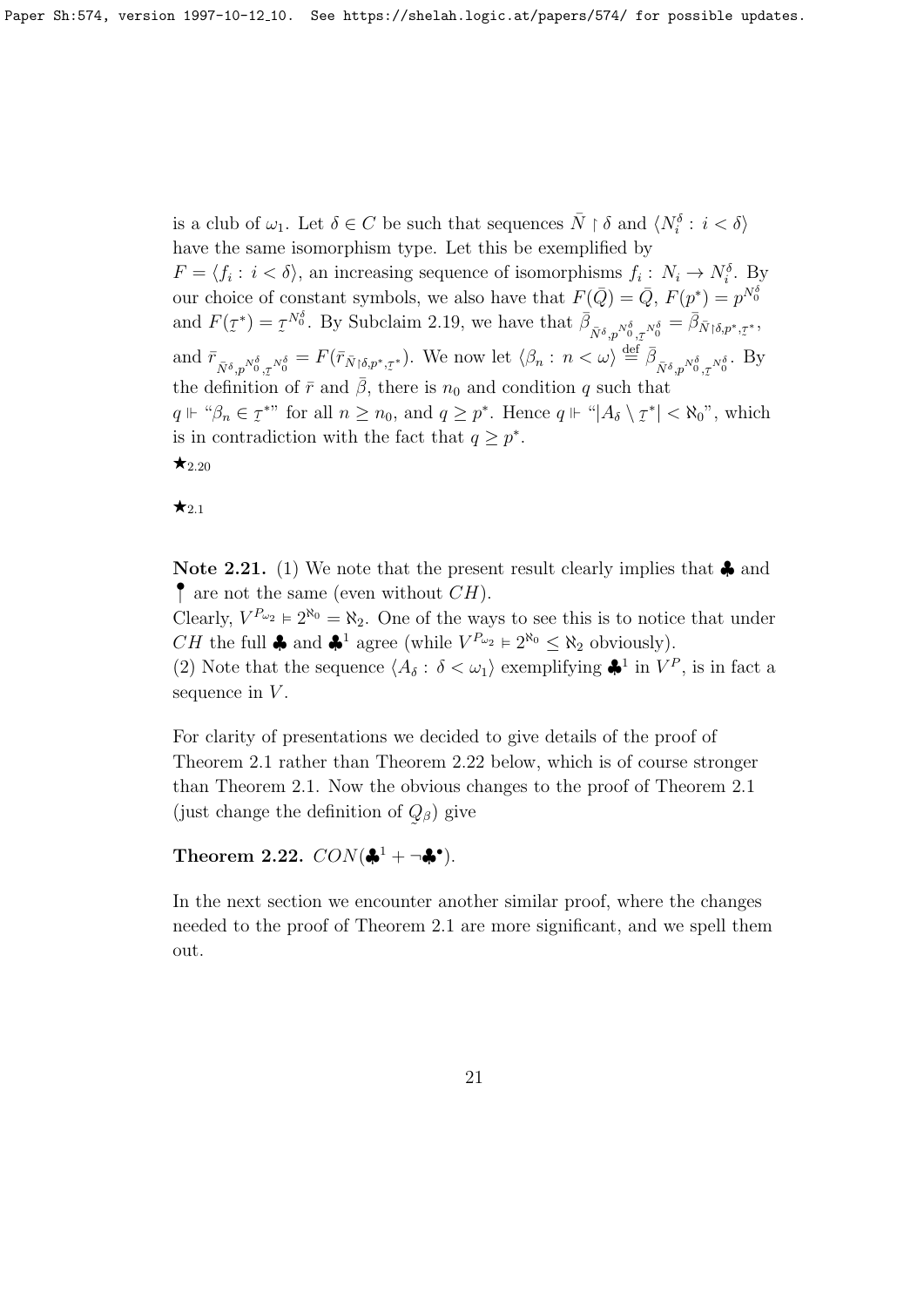## 3 Consistency of  $\clubsuit$  and  $\neg \clubsuit$ <sup>1</sup>

Theorem 3.1.  $CON(\clubsuit^* + \neg \clubsuit^1)$ .

**Proof.** The proof is a modification of the proof from §2, so we shall simply explain the changes, keeping all the non-mentioned conventions and definitions in place.

Our iteration is again called  $\overline{Q} = \langle P_{\alpha}, Q_{\beta} : \alpha \leq \omega_2, \beta < \omega_2 \rangle$ , but  $Q_{\beta}$  will be  $\tilde{\phantom{a}}$  $\tilde{\phantom{a}}$ redefined below.

**Definition 3.2.** (1) A candidate for a  $\clubsuit$ <sup>1</sup> is a synonym for a candidate for ♣.

(2) Suppose that  $\beta < \omega_2$ , and let us define  $Q_{\beta}$ , while working in  $V^{P_{\beta}}$ . It is defined the same way as in Definition 2.2(3), but we change the condition  $1.(iv)$  into

 $(iv')$ Dom $(f) \cap A_{\delta}^{\beta}$  $\delta$  infinite  $\implies (\exists^{\infty} \gamma \in \text{Dom}(f) \cap A_{\delta}^{\beta})$  $\int_{\delta}^{\beta}$ )[ $f(\gamma) = 0$ ].

Note 3.3. The following still hold with the new definition of the iteration

- (1) Claim 2.7.
- (2) Conclusion 2.9.
- (3) Claim 2.10.

[Why? The same proofs.]

**Claim 3.4.** It is possible to arrange the bookkeeping, so that  $\Vdash_{P_{\omega_2}} \neg \clubsuit^1$ .

**Proof of the Claim.** It suffices to prove that for every  $\alpha^* < \omega_2$ , in  $V^{P_{\alpha^*}}$ we have

$$
\Vdash_{Q_{\alpha^*}} \text{``}\langle A_{\delta}^{\alpha^*}:\, \delta < \omega_1 \rangle \text{ is not a } \clubsuit^1\text{-sequence.''}
$$

Let G be  $Q_{\alpha^*}$ -generic over  $V^{P_{\alpha^*}}$ , and let  $F \stackrel{\text{def}}{=} \bigcup G$ . Let  $A \stackrel{\text{def}}{=} F^{-1}(\{1\})$ . Suppose that  $|A_{\delta}^{\alpha^*} \setminus A| < \aleph_0$ . We can find  $p^* \in G$  which forces this, in fact without loss of generality for some  $\varepsilon < \delta$  we have

$$
p^* \Vdash \text{``} A_{\delta}^{\alpha^*} \setminus A \subseteq \varepsilon\text{''}.
$$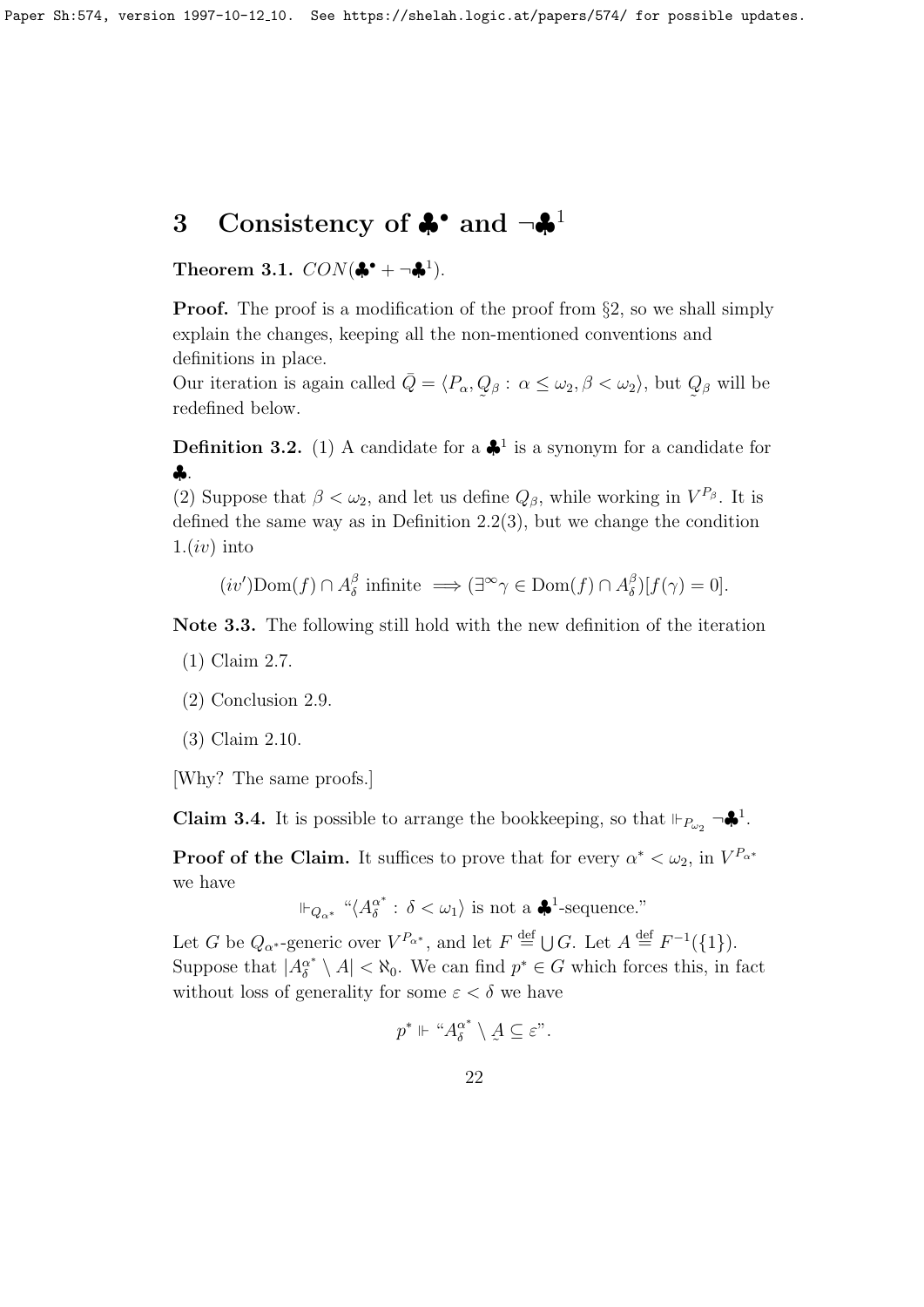But consider

$$
\mathcal{I} \stackrel{\text{def}}{=} \{q \ge p^* : (\exists \gamma \in (A_\delta^{\alpha^*} \setminus \varepsilon) \cap \text{Dom}(q))[q(\gamma) = 0] \}.
$$

This set is dense above  $p^*$ : if  $r \geq p^*$  is such that  $Dom(r) \cap A_{\delta}^{\alpha^*}$  $\delta^*$  is infinite, then  $r \in \mathcal{I}$ . Otherwise, let  $\gamma = \min(A_{\delta}^{\alpha^*} \setminus (\text{Dom}(r) \cup \varepsilon))$  and let  $q \stackrel{\text{def}}{=} r \cup \{(\gamma, 0)\}.$  Contradiction.  $\star_{3.4}$ 

Definition 3.5. Suppose that

- (a)  $\gamma < \omega_1$ ,
- (b)  $\overline{N} = \langle N_i : i \leq \gamma \rangle$  is a continuous increasing sequence of countable elementary submodels of  $\langle \mathcal{H}(\chi), \in, <^*_{\chi} \rangle$ ,
- (c)  $\tau$  $\tau, \overline{Q} \in N_0$  and  $p \in P_{\omega_2} \cap N_0$ ,
- (d)  $p \Vdash " \mathcal{I} \in [\omega_1]^{\aleph_1}$ " and  $\ddot{\gamma}$
- (e)  $\bar{N} \restriction (i+1) \in N_{i+1}$  for  $i < \gamma$ .

We say that  $\varepsilon \leq \gamma$  is bad for  $(\bar{N}, \tau, p, \bar{Q})$  if  $\varepsilon$  is a limit ordinal, and there is no  $m(\varepsilon) = m(\overline{N} \mid \varepsilon, p, \tau) < \omega$  and sequences  $\langle r_n^m : n < \omega \rangle$  and  $\langle \beta_n^m : n < \omega \rangle$ for  $m \leq m(\varepsilon)$  such that  $r_n^m, \beta_n^m \in N_{\varepsilon}$  and

- (1)  $r_n^m \Vdash_{P_{\omega_2}} \text{``}\beta_n^m \in \mathcal{I}$ ",
- (2)  $\bigcup_{n\in\omega}\beta^m_n=N_{\varepsilon}\cap\omega_1,$
- (3)  $r_n^m \geq p$  for all  $n, m$ ,
- (4)  $\beta_n^m$  increase with *n*,
- (5) for some  $m \leq m(\varepsilon)$  the set  $\{r_n^m : n < \omega\}$  has an upper bound in  $P_{\omega_2}$
- (6)  $m(\varepsilon)$  and  $\bar{r}_{\bar{N}\upharpoonright\varepsilon,p,\tau} \stackrel{\text{def}}{=} \langle \langle r_n^m : n \langle \omega \rangle : m \langle m(\varepsilon) \rangle \rangle$  and  $\bar{\beta}_{\bar{N}\restriction \varepsilon,p,\underline{\tau}} \stackrel{\text{def}}{=} \langle \langle \beta_m^m : n \langle \omega \rangle : m \langle m(\varepsilon) \rangle \text{ are definable in } (\mathcal{H}(\chi)^V, \in, \leq^*_{\chi})$ from the isomorphism type of  $(\langle N_\xi : \xi \leq \varepsilon \rangle, p, \overline{\zeta}, \overline{Q})$  (we shall sometimes abbreviate this by saying that these objects are defined in a canonical way).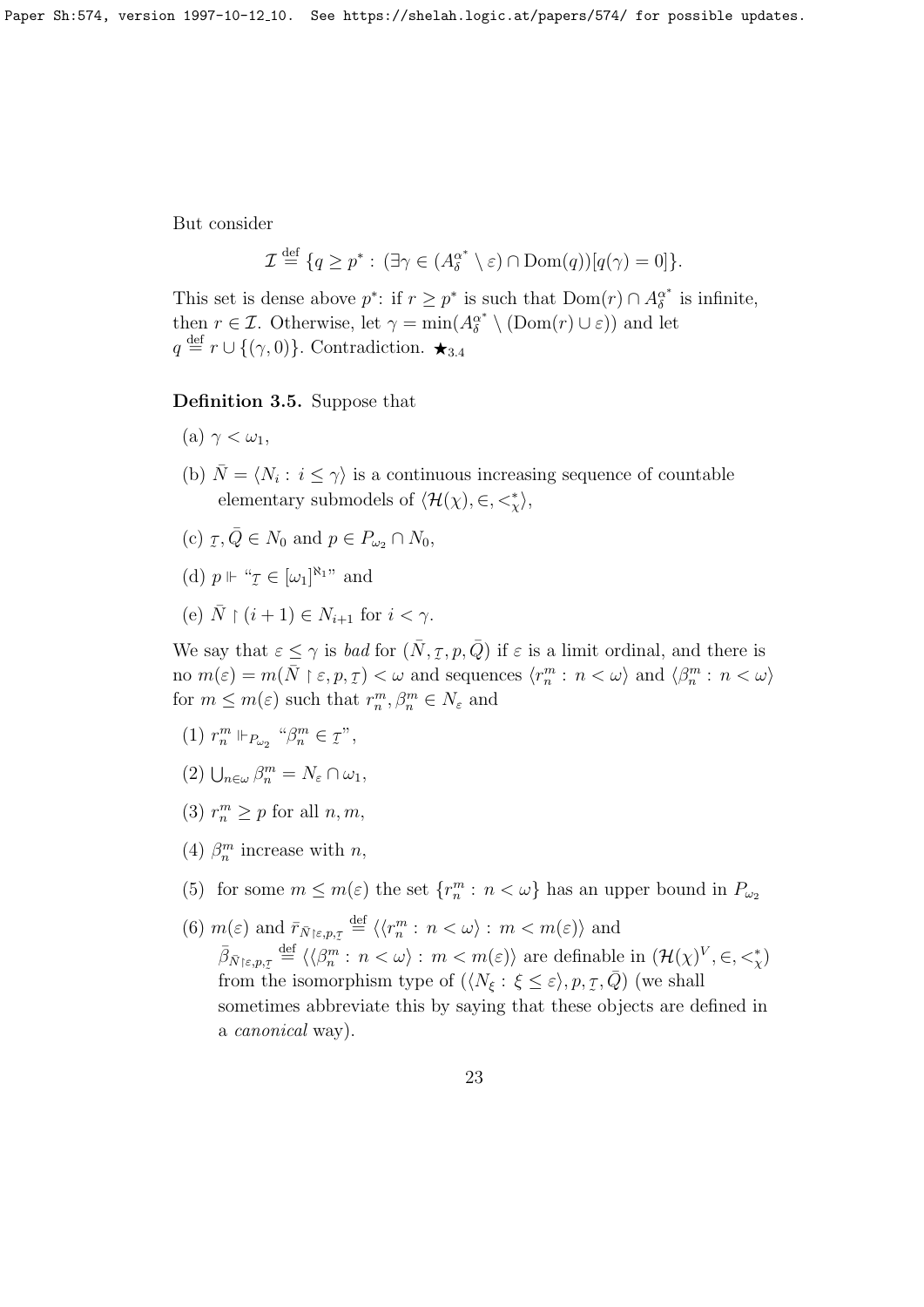Main Claim 3.6. Suppose that  $\bar{N}, \gamma, p$  and  $\bar{p}$  $\ddot{\tau}$ are as in Definition 3.5. Then the set

$$
B \stackrel{\text{def}}{=} \{ \varepsilon \le \gamma : \varepsilon \text{ bad for } (\bar{N}, \underline{\tau}, p, \bar{Q}) \}
$$

has order type  $<\omega^{\omega}$ .

**Proof of the Main Claim.** Fix such  $\bar{N}$ ,  $\gamma$ ,  $p$  and  $q$ . We define  $\bar{p} = \bar{p}(\gamma, \bar{N}, \tau, p)$  as in Subclaim 2.15 and  $p_*, q^*, w^*, b$  as in the proof of Main Claim 2.14. We shall show that  $B \subseteq b$ , by taking any limit ordinal  $\varepsilon^* \in (\gamma + 1) \setminus b$  and showing that it is not in B. Given  $\varepsilon^*$ , we define  $n^*$ ,  $\xi$  and  $\langle r_n : n < \omega \rangle$  and  $\langle \beta_n : n < \omega \rangle$  the way we did in the proof of Main Claim 2.14. We let  $m(\varepsilon^*) = 2^{n^*} - 1$ . For  $m \leq m(\varepsilon^*)$ , we let  $\{i_n^m : n < \omega\}$  be the increasing enumeration of  $\{i < \omega : i = m \pmod{2^{n^*}}\}$  and let  $r_n^m = r_{i_n^m}$  and  $\beta_n^m = \beta_{i_n^m}$ . We shall show that for some  $m \leq m(\varepsilon^*)$ , the sequence  $\langle r_n^m : n \langle \omega \rangle$  has an upper bound in  $P_{\omega_2}$ . Recall the definition of  $\alpha_l$  for  $l \leq n^*$  from the proof of Main Claim 2.14. Notice that it is not a priori clear that  $\bigcup_{n<\omega} r_n^m$  is a condition, as it may happen that for some  $l < n^*$  it is forced that  $\chi_l \stackrel{\text{def}}{=} \bigcup_{n < \omega} \text{Dom}(r_n^m)(\alpha_l) \cap A$  $\sum_{n=-\infty}^{\infty}$  finitely often.  $\tilde{a}$  $\alpha_l$  $\sum_{N_{\varepsilon} \times \cap \omega_1}^{\alpha_l}$  is infinite, yet  $\bigcup_{n < \omega} r_n^m(\alpha_l) \restriction X$  $\mathbf{X}_l$  is 0 only

By induction on  $l \leq n^*$  we choose  $q_l^* \in P_{\alpha_l}$  and  $k_l < 2^l$ , so that

- (a)  $q_l^* \geq p_* \restriction \alpha_l$ ,
- (b)  $(\forall n < \omega)[n = k_l \text{ (mod } 2^l) \Longrightarrow r_n \restriction \alpha_l \leq q_l^*].$
- (c)  $q_l^* \leq q_{l+1}^*$ .

This clearly suffices, as we have that  $q_{n^*} \in P_{\omega_2}$  is a common upper bound of  $\{r_n^{k_{n^*}} : n < \omega\}.$ 

Let  $q_0^* \stackrel{\text{def}}{=} q^* \upharpoonright \alpha_0 = p_* \upharpoonright \alpha_0$ .

Given  $q_l^* \in P_{\alpha_l}$  and  $k_l < 2^l$  for some  $l < n^*$ . Let

 $\Gamma \stackrel{\text{def}}{=} \{n < \omega : n = k_l \text{ (mod } 2^l)\}\.$  Let  $k'_1 \stackrel{\text{def}}{=} k_l$  and  $k'_2 \stackrel{\text{def}}{=} k_l + 2^l$ . Then  $\Gamma = \Gamma_1 \cup \Gamma_2$ , where  $\Gamma_1$  and  $\Gamma_2$  are infinite disjoint and defined by the following, for  $j \in \{1,2\}$ .

$$
\Gamma_j \stackrel{\text{def}}{=} \{ n \in \Gamma : n = k'_j \pmod{2^{l+1}} \}.
$$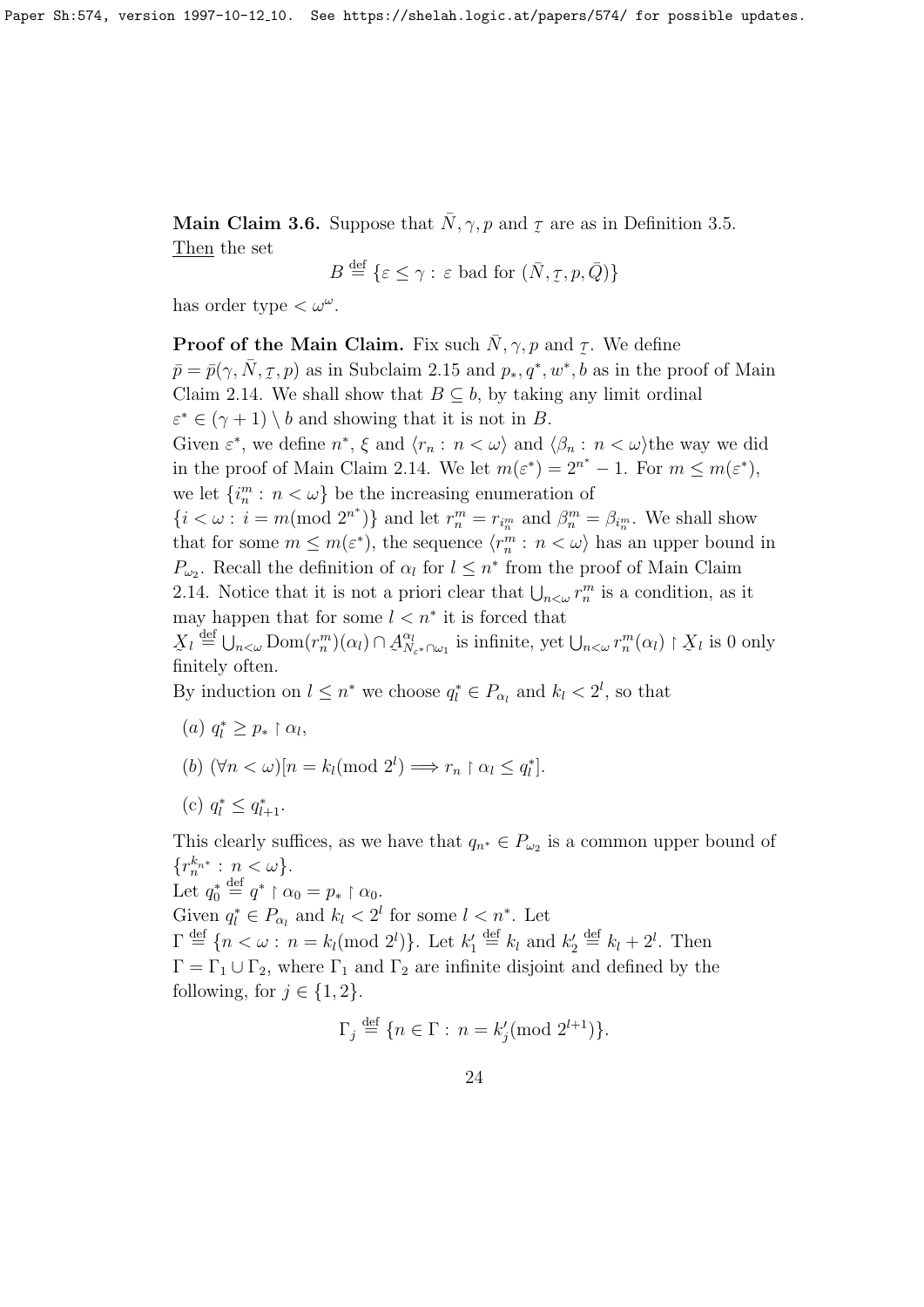If

$$
q_l^* \Vdash \text{``}\bigcup_{n \in \Gamma_j} \text{Dom}(r_n(\alpha_l)) \bigcap \mathcal{A}_{N_{\varepsilon^*} \cap \omega_1}^{\alpha_l} \text{ finite''}
$$

for at least one  $j \in \{1,2\}$ , let  $j^*$  be the smallest such j and let  $k_{l+1} \stackrel{\text{def}}{=} k'_{j^*}$ . Let

$$
q_{l+1}^* \stackrel{\text{def}}{=} q_l^* \frown \{(\alpha_l, \bigcup_{n \in \Gamma_{j^*}} r_n(\alpha_l))\} \frown p_* \upharpoonright (\alpha_l, \alpha_{l+1}).
$$

Otherwise, we can find some  $q'_l \in P_{\alpha_l}$  such that  $q'_l \geq q^*_l$  and

$$
q'_l \Vdash \text{``}\bigcup_{n \in \Gamma_2} \text{Dom}(r_n(\alpha_l)) \bigcap \mathcal{A}_{N_{\varepsilon} * \cap \omega_1}^{\alpha_l}
$$
 infinite".

Let  $j^* \stackrel{\text{def}}{=} 1$  and  $k_{l+1} \stackrel{\text{def}}{=} k'_1$ , and let

$$
q_{l+1}^* \stackrel{\text{def}}{=} q_l' \frown \{(\alpha_l, \bigcup_{n \in \Gamma_1} r_n(\alpha_l) \bigcup \{0\}_{n \in \Gamma_2} \text{Dom}(r_n(\alpha_l))\setminus \xi)\} \frown p_* \upharpoonright (\alpha_l, \alpha_{l+1}).
$$

(Remember that for  $n_1 \neq n_2$ , we have that  $Dom(r_{n_1}(\alpha_l)) \setminus \xi$  and  $Dom(r_{n_2}(\alpha_l)) \setminus \xi$  are disjoint.)

Observe, similarly to Subclaim 2.19, that the choice of  $\bar{r}$  and  $\bar{\beta}$  in this proof was canonical.  $\star_{3.6}$ 

### Claim 3.7.  $\Vdash_{P_{\omega_2}} \clubsuit^{\bullet}$ .

**Proof of the Claim.** Let  $\left\langle \bar{N}^{\delta} = \langle N_i^{\delta} : i < \delta \rangle : \delta < \omega_1 \right\rangle$  be as in the proof of Claim 2.20, as well as  $N^{\delta}$  for limit ordinal  $\delta < \omega_1$ . For limit  $\delta < \omega_1$ , we define  $n^*(\delta)$  and  $\langle A_\delta^m : m \leq m^*(\delta) \rangle$  as follows. If  $\bar{\beta}_{\bar{N}^{\delta},p^{N_{\delta}},\tau^{N_{\delta}}}$  and  $\bar{r}_{\bar{N}^{\delta},p^{N_{\delta}},\tau^{N_{\delta}}}$  are well defined, then we let  $m^*(\delta) \stackrel{\text{def}}{=} m_{\bar{N}^{\delta},p^{N_{\delta}},\tau^{N_{\delta}}}$  and for  $m \leq m^*(\delta)$  we let  $A_{\delta}^m \stackrel{\text{def}}{=} {\{\beta_n^m : n < \omega\}}$ . Otherwise, we let  $m_{\delta}^* = 0$  and  $A_{\delta}^0$  be the range of any cofinal  $\omega$ -sequence in δ.

We claim that

$$
\langle \langle A_{\delta}^m : m \leq m^*(\delta) \rangle : \delta < \omega_1 \rangle
$$

exemplifies that  $V^P \models \clubsuit^{\bullet}(\omega_1)$ .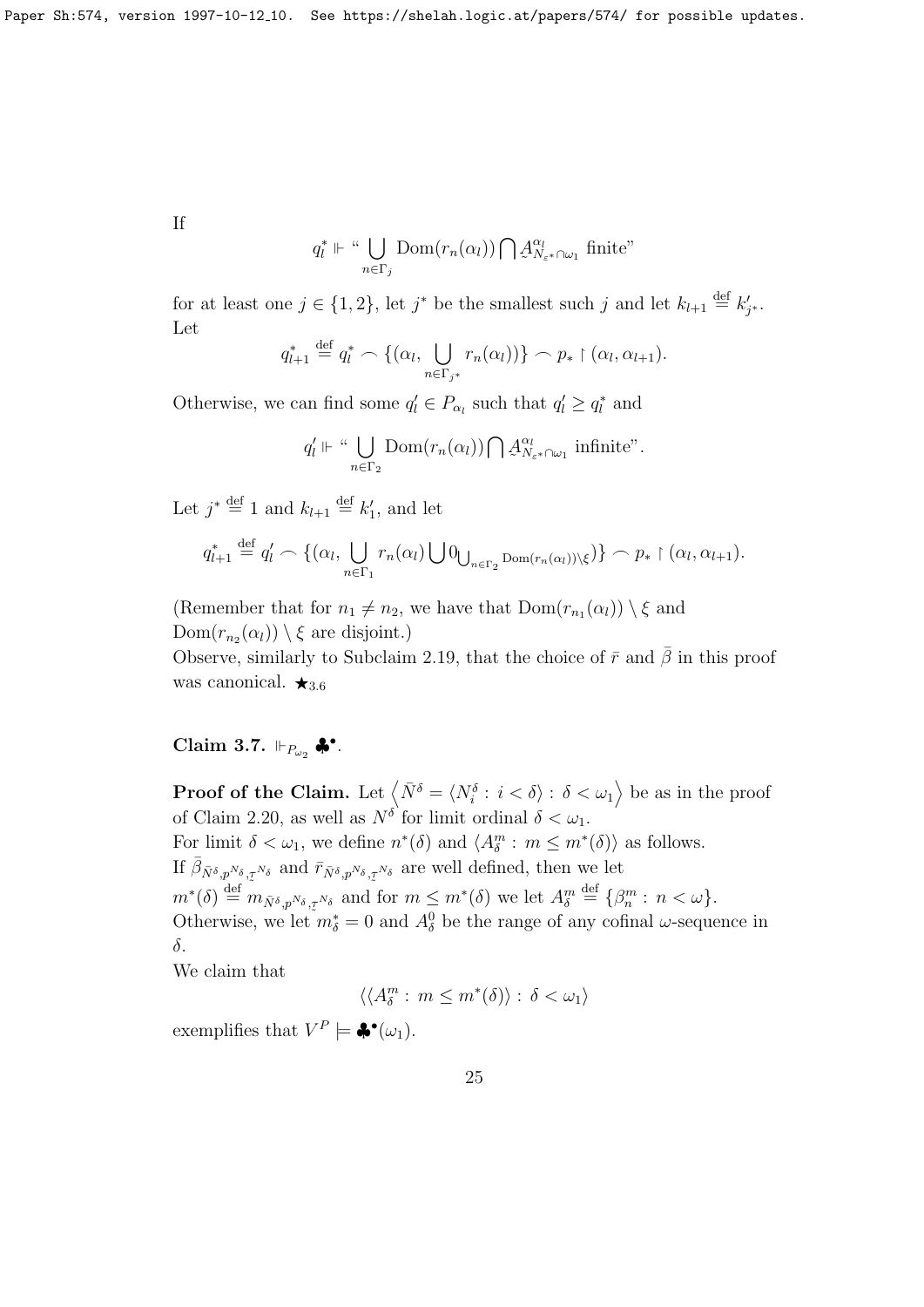Suppose that

 $p^* \Vdash "z$  $\tilde{\phantom{0}}$ <sup>\*</sup>  $\in [\omega_1]^{\aleph_1}$  and for all  $\delta, m$  we have  $A_{\delta}^m \setminus \mathcal{I}$  $^* ≠ \emptyset$ ".

Let  $\overline{N}$ , C,  $\delta$  and F be as in the proof of Claim 2.20. It is easily seen that  $q_{n*}$ obtained as in the proof of Main Claim 3.6 exemplifies a contradiction.  $\star_{3.7}$ 

 $\star$ 3.1

### References

|                | [ARSh 153] U. Abraham, M. Rubin and S. Shelah, On the consistency of<br>some partition theorems for continuous colorings, and the<br>structure of $\aleph_1$ -dense real order types, Annals of Pure and<br>Applied Logic, 1985 (29), pp. 123–206. |
|----------------|----------------------------------------------------------------------------------------------------------------------------------------------------------------------------------------------------------------------------------------------------|
| $[\text{Jen}]$ | R. B. Jensen, The fine structure of the constructible hierarchy,<br>Annals of Mathematical Logic, 1972 (4), pp. 229-308.                                                                                                                           |
| $[\text{Juh}]$ | I. Juhász, A weakening of $\clubsuit$ , with applications to topology,<br>Commentationes Mathematicae Universitae Carolinae, 1988<br>$(29-4)$ , pp. 767-773.                                                                                       |
| [Kom]          | P. Komjáth, Set systems with finite chromatic number,<br>European Journal of Combinatorics, 1989 (10), pp. 543-549.                                                                                                                                |
| [Kun]          | K. Kunen, Set Theory, An Introduction to Independence Proofs,<br>North-Holland, Amsterdam 1980.                                                                                                                                                    |
| [Ost]          | A. J. Ostaszewski, On countably compact perfectly normal<br>spaces, Journal of London Mathematical Society, 1975 (2) 14,<br>pp. 505-516.                                                                                                           |
| [Raj]          | M. Rajagopalan, <i>Compact C-spaces and S-spaces</i> , in General<br>Topology and Its Relations to Modern Analysis and Algebra<br>IV, Proceedings of the Fourth Prague Topological Symposium,                                                      |